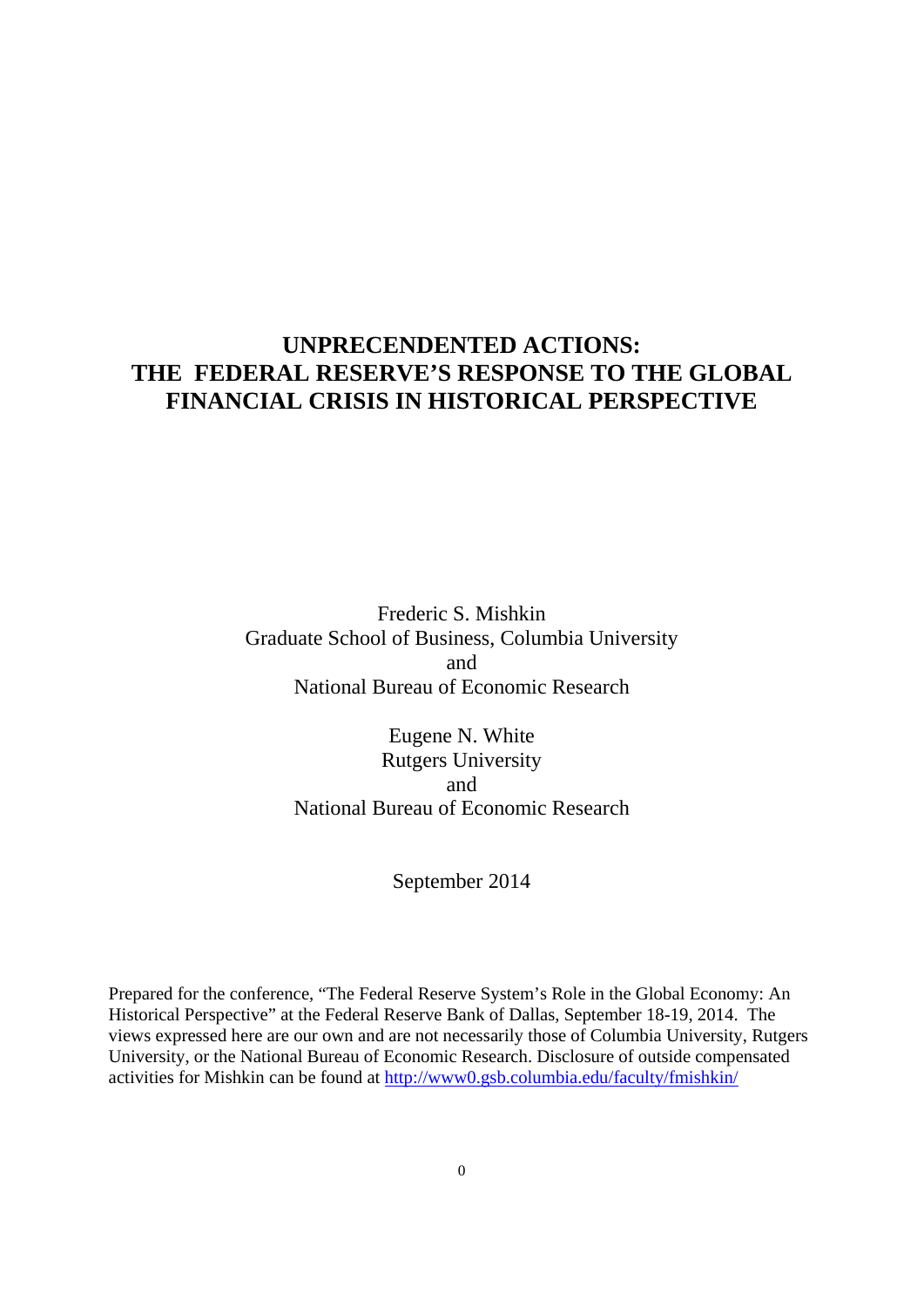In response to the Great Inflation, governments were more willing to cede greater independence to central banks, giving them better specified mandates; and central banks were more willing to pledge adherence to rules and transparency; with both, apparently, limiting discretionary intervention.<sup>1</sup> The resulting Great Moderation was thus, in large part, seen as a triumph of rules over discretion; and a recognition by policy makers of the time consistency problem. The success of reducing and stabilizing the inflation rate produced a consensus on the appropriate role and mandate for central banks (Mishkin, 2011). The global financial crisis that started in August 2007 and the disruptions of the subsequent seven years upset this consensus, and seemingly novel and unprecedented interventions were employed to address the panic and then revive markets and economies.

These "unprecedented" interventions included monetary policy easing at a time of robust growth and rising inflation, bailouts, new lending facilities, nonconventional monetary policy, such as quantitative easing, and large-scale international swap arrangements. By April 2008, these developments provoked former Fed Chairman Paul Volcker to comment that the Federal Reserve had "taken actions that extend to the very edge of its lawful and implied powers, transcending certain long-embedded central banking principles and practices."2 Solemn warnings have been issued about the perils of deviating from the mandates and rules that emerged out of the Great Moderation. Meltzer (2009) and Taylor (2009), for example, criticized the Fed for veering away from a clear and simple lender of last resort (LOLR) policy rule, as prescribed by Bagehot (1873) and other nineteenth century authorities, where it is clearly announced that financial institutions will not be bailed out. In this paper, we provide a historical framework to evaluate the "unprecedented" actions of the Fed, comparing its actions to central bank responses to crises in the nineteenth and twentieth century. This exercise reveals that there is less novelty in the Federal Reserve's recent actions and that central banks over the last hundred and fifty years have often not followed the simple LOLR policy rule. Historical exploration of actual LOLR practices provides a context for deciding whether the Federal Reserve's deviation from a Bagehot rule was appropriate.

 Our review of leading financial crises in Britain, France and the United States, from the Overend-Gurney panic of 1866 to the collapse of LTCM in 1998, documents that

<sup>&</sup>lt;sup>1</sup> See for example, Bernanke et. al, (1999), Mishkin and Schmidt-Hebbel, (2002).<br><sup>2</sup> As quoted in Coy (2008).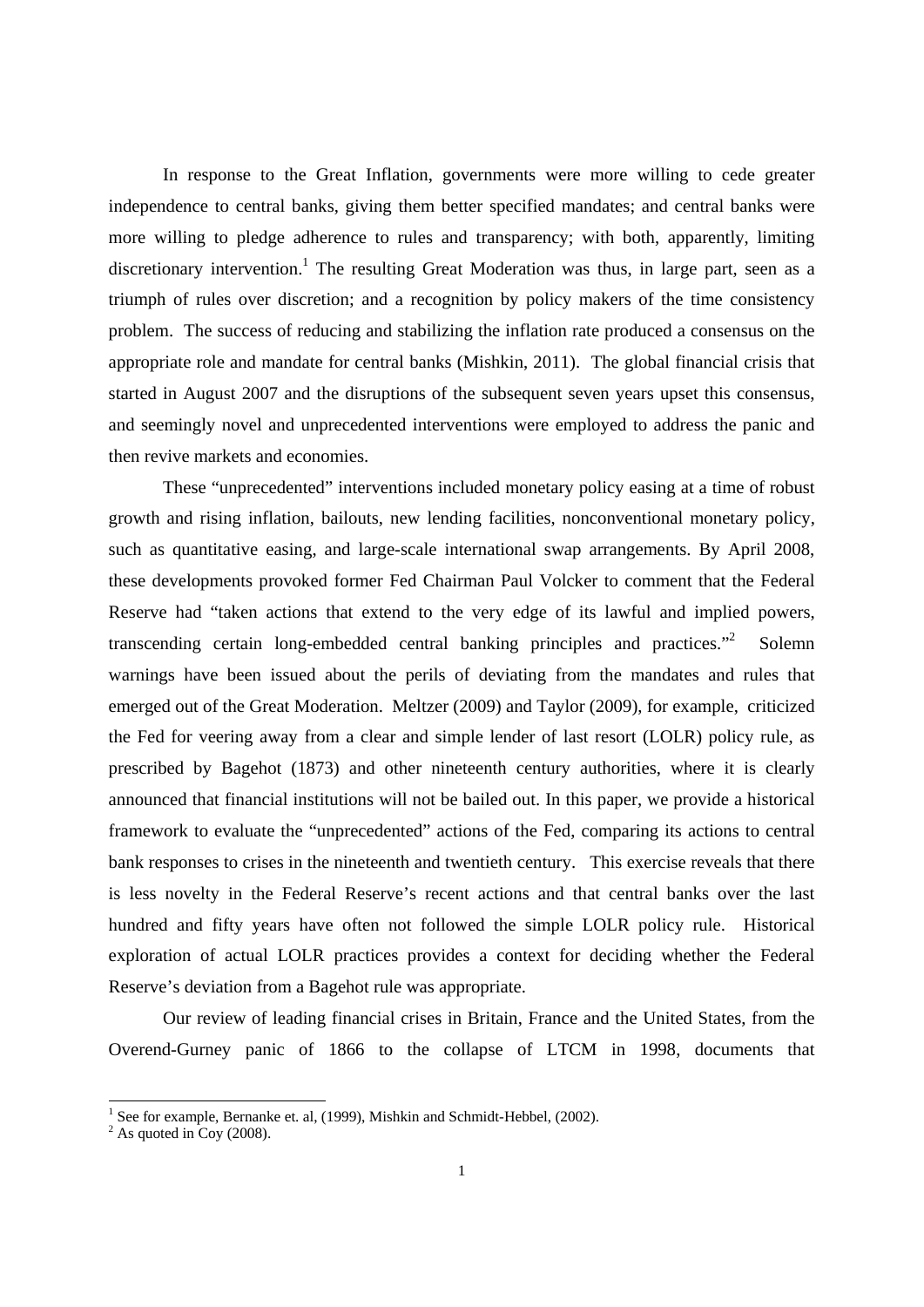"unprecedented" actions by central banks are the norm rather than the exception. The reason for this observation lies in the necessity of reconciling central banks' mandates for price stability and financial stability. Under fixed and flexible exchanges rate regimes, price stability requires a rule that can be easily monitored so that central banks, and the political authorities who delegate policy responsibility to them, will be induced to follow credible policies that avoid timeinconsistency problems. The nature of financial crises is that such that addressing them almost invariably requires a temporary violation of the price stability rule and a Bagehot rule. Attempts to set a policy rule for financial stability by following Bagehot's recommendations accepts that policy will not seek to forestall a crisis but only respond when a financial crisis has hit, taking remedial action to assist solvent institutions but allowing the shock from the crisis percolates through the whole economy. However, in most episodes, central banks have acted preemptively to manage failures of large financial institutions and buffer the economy from the shocks emanating from the crisis. While the reactive approach risks a recession or a deeper recession, the pre-emptive approach creates incentives for moral hazard. For the latter approach to be successful, two elements are essential. First, the conditions when the price stability rule will be temporarily violated must be well-understood so that it becomes a contingent rule and there will be no market penalty. Secondly, in order to ensure that the pre-emptive approach does not set the stage for the next crisis, actions must be taken to mitigate moral hazard.

#### **Rules and Contingent Rules for Central Banks**

 The problem of setting a proper mandate for a central bank dates to their very origin. Central banks became a common feature of sovereign nations in the nineteenth century, although there were precursors, notably the Bank of England and the Riksbank. They evolved as countries grappled with the problem of how to provide price stability and financial stability for their economies.<sup>3</sup> To provide a monetary anchor, nations employed metallic standards that converged towards the gold standard that provided a monetary anchor, ensuring long but not short-term price stability. For transactions, a coin-only regime proved very costly and banks became the issuers of currency and deposits. Governments also directly issued currency, leading to high- and hyper-inflations, a manifestation of the time-inconsistency problem of Kydland and Prescott (1977) and Calvo (1978) arising from the temptation to exploit

 ${}^{3}$ For a recent survey of the evolution of banking and central banking see Grossman (2010).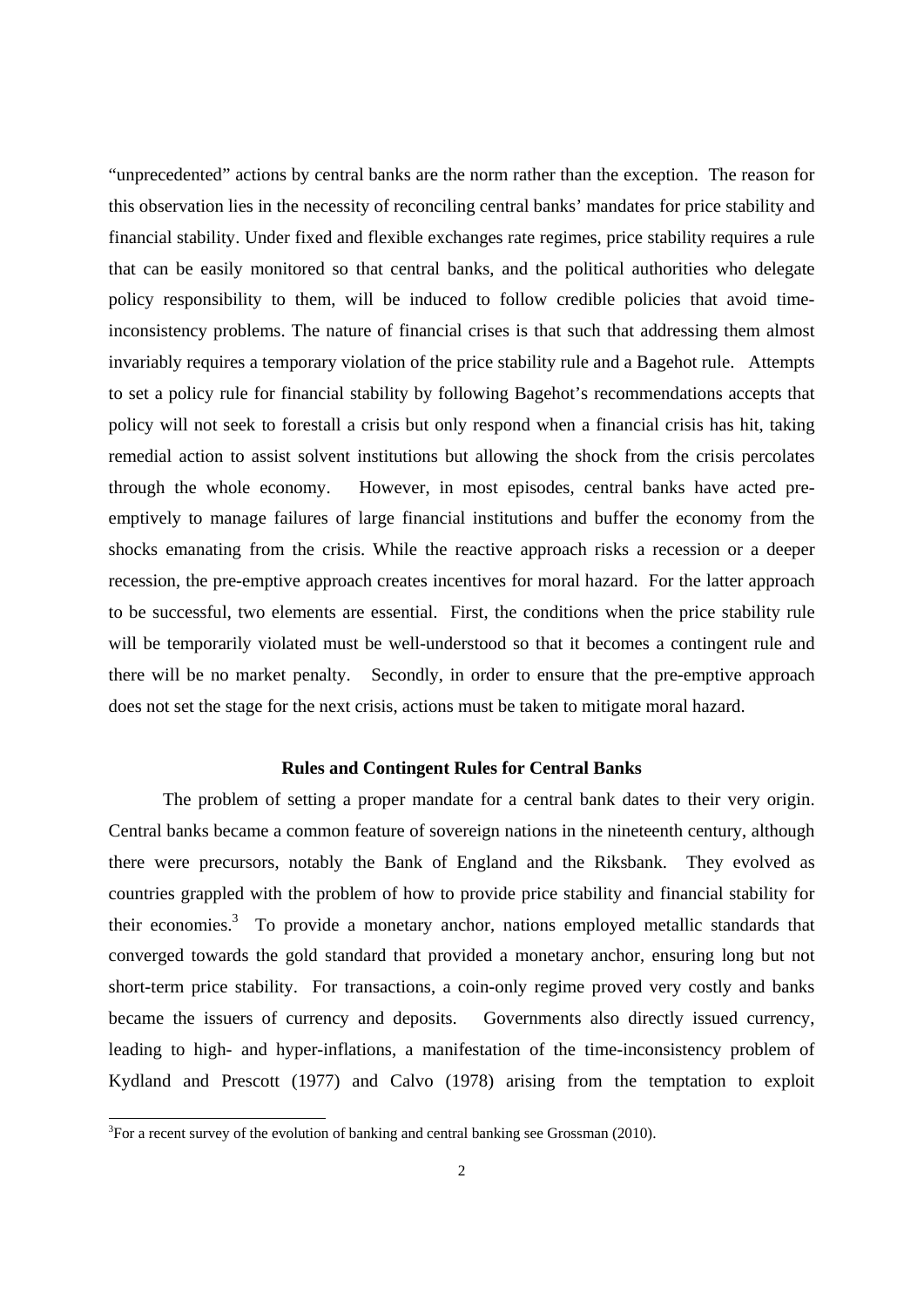seigniorage. This problem illustrated the need to delegate the responsibility for money creation to independent agencies. The standard origin of a nineteenth century central bank was as a privileged government-chartered joint stock firm, privately owned, with clearly specified rules for money creation that were easy to monitor by transparency rules and/or the appointment of some of its officials by the government (Grossman, 2010). Control of these banks was also exercised by the limited duration of their charter. For the premiere central banks, the Bank of England and the Banque de France, their charters were for fixed periods, well over a decade---to minimize short-term political interference. Upon expiration, their charters were subject to modification prior to renewal by Parliament.<sup>4</sup>

The key, simple point here is that central banks were agents delegated by the legislature to conduct policy. To ensure that central banks avoided the time-inconsistency problem, they were expected to follow rules that limited excessive money creation. However, governments recognized that following a rigid rule could lead to undesirable outcomes because of the evolution of financial markets or unforeseen events. This problem with fixed rules points to the difficulty that the principal had in writing a contract for the agent that would cover all contingencies. The legislative process was often slow; unable to respond quickly to a financial crisis. Consequently, in certain circumstances escape clauses or practices, permitting the violation of the rules for price stability were engineered, yielding contingent rules. Violations allowing for discretion are allowed in extraordinary circumstances. Bordo and Kydland (1995) have argued that the gold standard functioned as a contingent rule in the nineteenth century.<sup>5</sup> Permitting its suspension in times of war or financial crisis gave the monetary authorities (provided they were not responsible for the crisis) with flexibility to cushion to the shock to the economy. 6 This use of discretion did not necessarily result in the market imposing a penalty on the violating country, such as a higher risk premium for its sovereign bonds, as long as discretion was constrained by a transparent commitment to return to the rule when conditions returned to normal.

<sup>&</sup>lt;sup>4</sup>Although Canada did not have a central bank, its decennial bank act of the nineteenth century served a similar purpose; and American national banks had finite charters until the McFadden Act of 1927.

<sup>&</sup>lt;sup>5</sup>In the literature on sovereign debt, "excusable defaults" represent a similar phenomenon (Grossman and van Huyck, 1988).

<sup>&</sup>lt;sup>6</sup> Adherence to the gold standard was rarely a mechanical process and central banks often responded to domestic economic objectives (such as interest rate smoothing) in addition to movements in gold reserves (See Bordo, 1986; Eschweiler and Bordo, 1994, Dutton, 1984, Pippenger, 1984 and Giovannini, 1986). However, these actions were subordinated to the dominant commitment to keep the exchange rate within the gold points.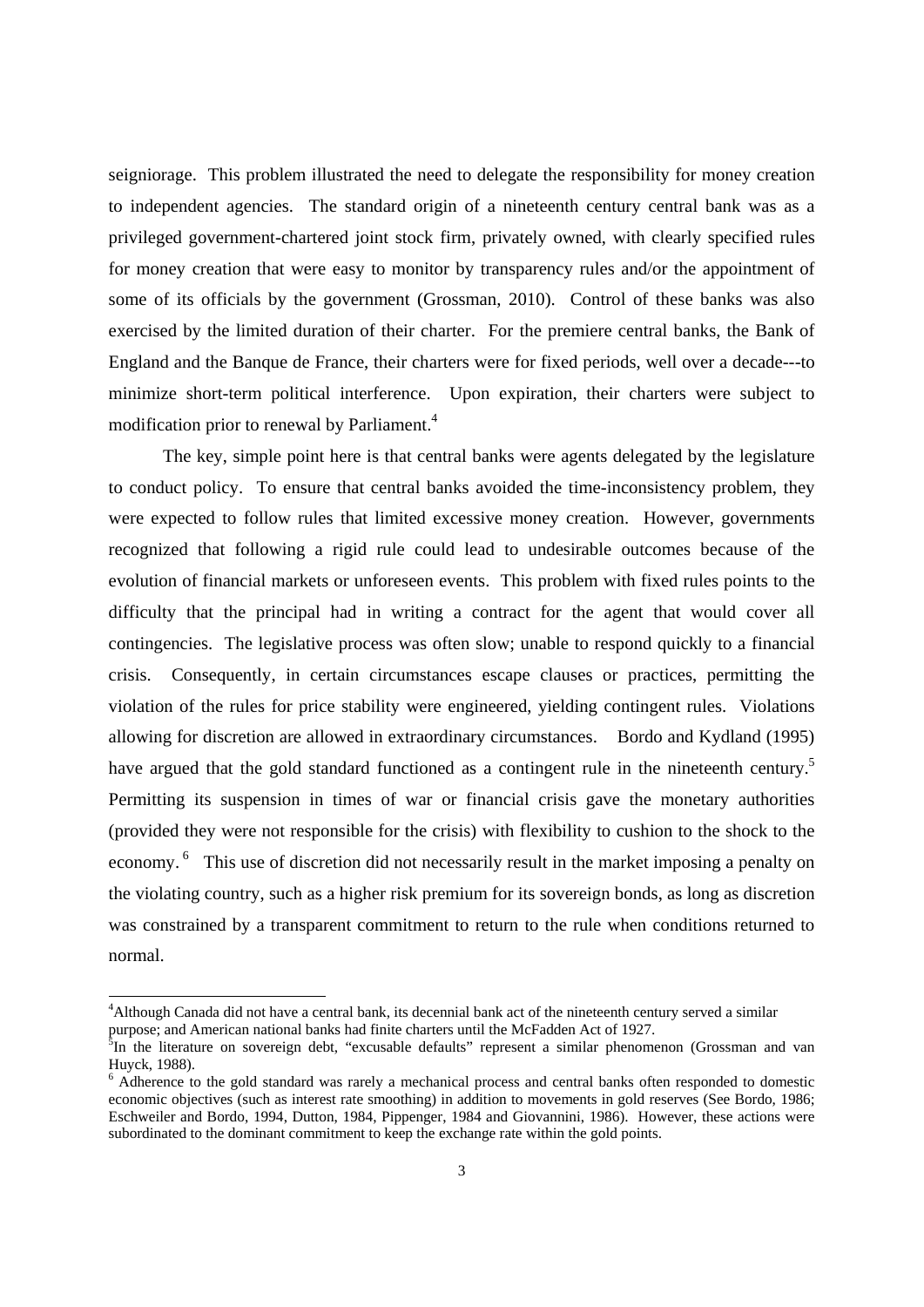Another way to think about contingent rules for central banks is through the lens of the rules versus discretion debate. Rules have the advantage that they can avoid the timeinconsistency problem and ensure that central bank pursues the price stability objective. However, rules have the disadvantage that unforeseen shocks or changes in the structure of the economy may lead these rules to produce very poor and even possibly disastrous outcomes. A solution to this problem, as argued by Bernanke and Mishkin (1997), is "constrained discretion". In other words, central banks need to be constrained from systematically engaging in policies with undesirable long-run consequences, but then are allowed some discretion for dealing with unforeseen or unusual circumstances. Contingent rules are constructed in this fashion.

For the Bank of England, the Act of 1844 or Peel's Act set the rules under which it would operate. The law set the total fiduciary issue of banknotes that could be backed by securities at £14 million; any issue above this required 100% backing with specie. A rush for liquidity by the financial institutions, discounting notes at the Bank of England, sometimes threatened a violation of the law; and the Treasury could offer the Bank "chancellor's letter" that would guarantee to indemnify the bank and secure any needed legislation to protect the Bank (Wood, 2005; Giannini, 2011). During the panics in 1847, 1857 and 1866, the Banking Act of 1844 was effectively suspended, relieving the specie constraint on the Bank of England's discretionary issue of currency. Understood to be only for the duration of the crisis, these exceptions "did no damage to convertibility commitment."<sup>7</sup>

As was recognized at the time, the problem is, of course, defining what constitutes and emergency. Perhaps, the most notable example of a suspension of a rule during the gold standard was Great Britain's suspension of convertibility from 1797 to 1821. In response to the threat of a French invasion, Great Britain shifted to a non-convertible paper pound that permitted inflationary finance. This long, temporary suspension lasted for the remainder of the Napoleonic wars, until a postwar deflation return the pound to its prewar gold parity. Believed to be following a contingent rule, the government was allowed by the market to borrow at very low nominal rates in the inflationary environment that were consistent with a credible government promise to eventually return the pound to its prewar parity (Bordo and White, 1994). Too rigidly adhering to a rule may impose huge costs. For example, it might be argued that during the Great

 $<sup>7</sup>$  Bordo and Kydland, 1995, p. 431. These authors provide a table for 21 countries covering the period of the</sup> classical and interwar gold standards that documents to clearly defined circumstances when suspension of the gold standard was credibly consistent with the exchange rate regime.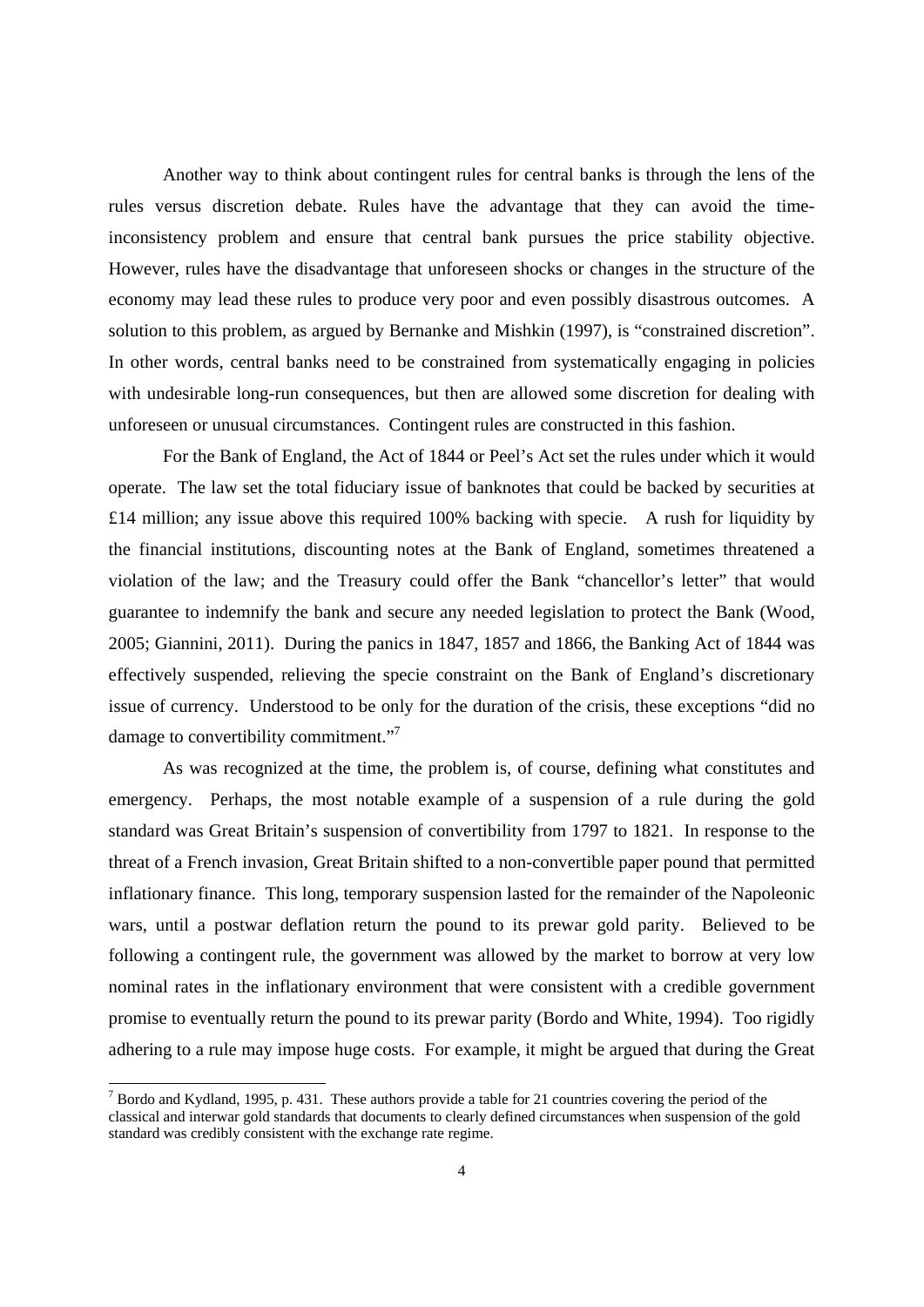Depression of the 1930s the Federal Reserve interpreted its mandate too narrowly by failing to respond adequately to the financial crisis and thereby contributing to the depression. To ensure that the Fed had greater flexibility, in the aftermath of the economic collapse, Congress put Section 13(3) into the Federal Reserve Act that permitted the Fed to use discretion to provide credit beyond its usually constrained limits in "unusual and exigent circumstances."

A vital question facing central banks today is how to combine the mandates for price stability and financial stability. In times of crisis, a contingent rule in which "constrained discretion" is allowed, may be superior to a simple rule by permitting temporary deviations to accommodate certain types of shocks that both policy makers and the market understand to be exceptional. The historical evidence suggests that it is possible to design contingent rules that overcome the potential for moral hazard that is inherent in permitting some discretionary authority. In this paper, we detail several important crises that illustrate the benefits of following a contingent rule, provided that deviations from the rule are followed by actions that substantially reduce the moral hazard that follows from such interventions. To frame our discussion, we begin by identifying the generally accepted "unprecedented" actions that the Fed took in response to the Crisis of 2008 that violate the strictly defined policy rule advocated by Thornton, Bagehot and their modern adherents. Then, we compare them to actions taken by the monetary authorities in previous crises. The monetary authorities are considered very broadly to include not only the central bank but also the Treasury and any central bank substitutes, including clearing houses. .

#### **The Fed's Unprecedented Actions in the Recent Financial Crisis**

There were seven actions that were considered extraordinary or unprecedented in the recent crisis:

1. *Unusually Easy Monetary Policy.* The first glimmers of the global financial crisis appeared on August 9, 2007, when BNP Paribas announced that it had suspended redemptions on three of their funds, indicating that they were unable to value the collateralized debt obligations (CDOs) held by these funds because of an evaporation of liquidity for the underlying subprime mortgage assets. As a result, lending in the interbank markets seized up, with the spread between the Libor rate and the overnight index swap (OIS) rate shooting up from under 10 to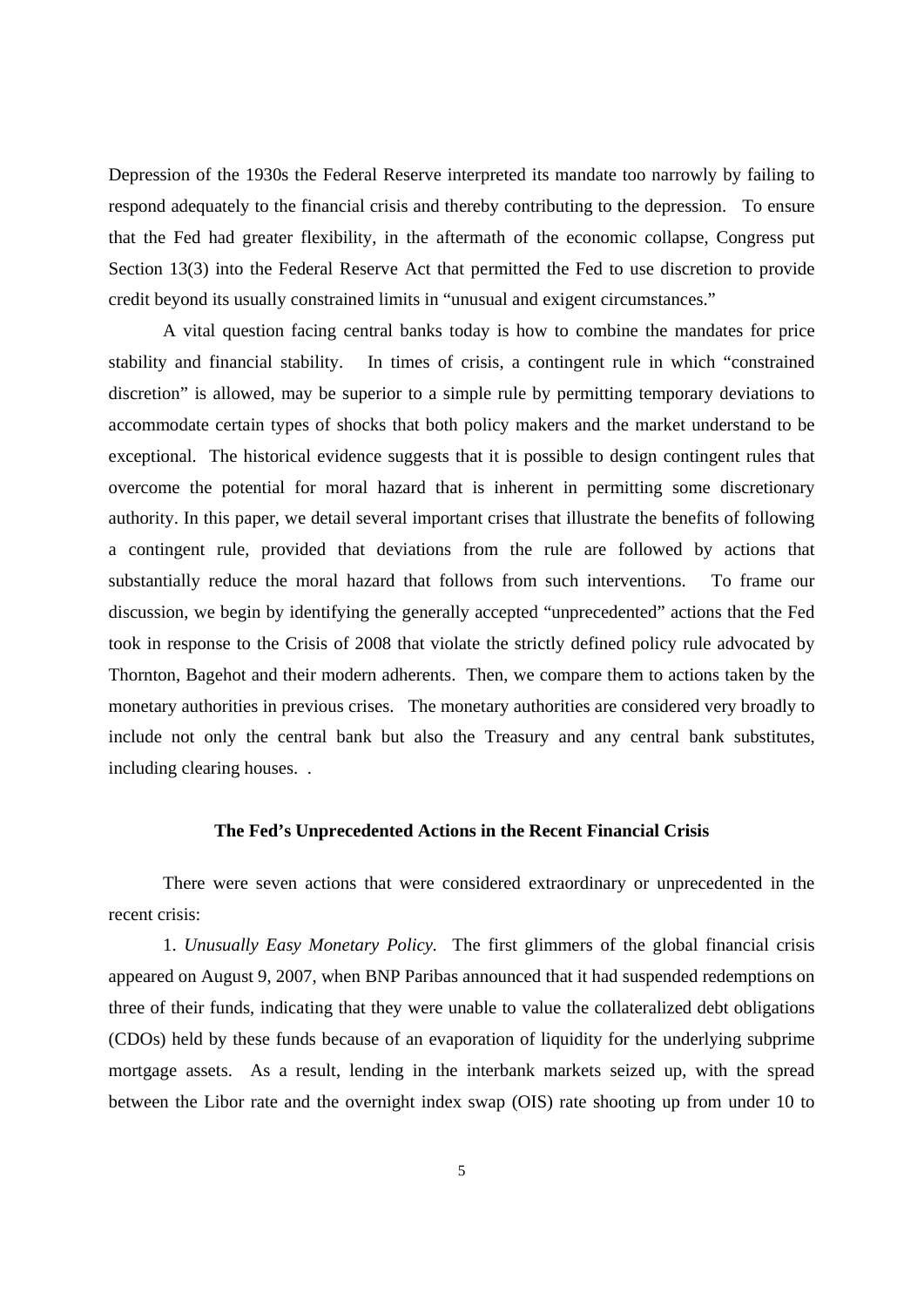over 100 basis points in the next several of weeks. In response, the Fed lowered the spread between discount rate and the federal funds rate target by 50 basis points on August 17. Then, at its September 18 meeting, the FOMC cut the federal funds rate target by 50 basis points. What was unusual was that monetary policy eased while the momentum in the economy was quite strong, with real GDP growing at nearly 3% and inflation rising. By the time that the recession began in December of 2007, the Fed had lowered the federal funds rate target by 100 basis points, reducing it further by May 2008 for a total decline of 325 basis points, even though the CPI did not peak at 6% until July of 2008. These actions well in advance of panic the arising from Lehman Brothers collapse in September of 2008 emphasize the pre-emptive character of monetary policy.

 2. *New Non-Bagehot Liquidity Facilities.* During the global financial crisis, the Federal Reserve created a number of new credit facilities that provided liquidity, but not at high interest rates as proposed by Walter Bagehot. Although the discount rate was further reduced so that it was only 25 basis points above the federal funds target in March 2008, borrowing from the discount window did not to appear to provide sufficient liquidity. Discount window borrowing had a "stigma" because it suggested that a borrowing bank might be desperate for funds and thus be in trouble. To encourage additional borrowing, the Fed set up a temporary Term Auction Facility (TAF) in December 2007 to auction Fed funds. The TAF facility became more widely used than the discount window because it avoided the stigma problem and enabled banks to borrow at a competitive rate lower than the discount rate. The TAF auctions started at \$20 billion and rose as the crisis worsened to over \$400 billion. The Fed further broadened its provision of liquidity to the financial system, well beyond its traditional lending to banking institutions, by creating lending facilities for investment banks in March 2008 (TSLF, PDCF), as well as lending facilities to promote purchases of commercial paper, mortgage backed-securities, other assetbacked securities and money-market-mutual fund assets after the collapse of Lehman Brothers in September of 2008 (AMLF, CPFF, MMIFF, TALF). The enlargement of the Fed's lending programs during the 2007–2009 financial crisis was remarkable, reaching a peak of over \$1.5 trillion dollars by the end of 2008.

3. *International Central Bank Cooperation.* The Fed also became an international lender of last resort to central banks during the crisis. In December 2007, the Fed set up swap lines for the European Central Bank and the Swiss National bank to allow them to borrow dollars from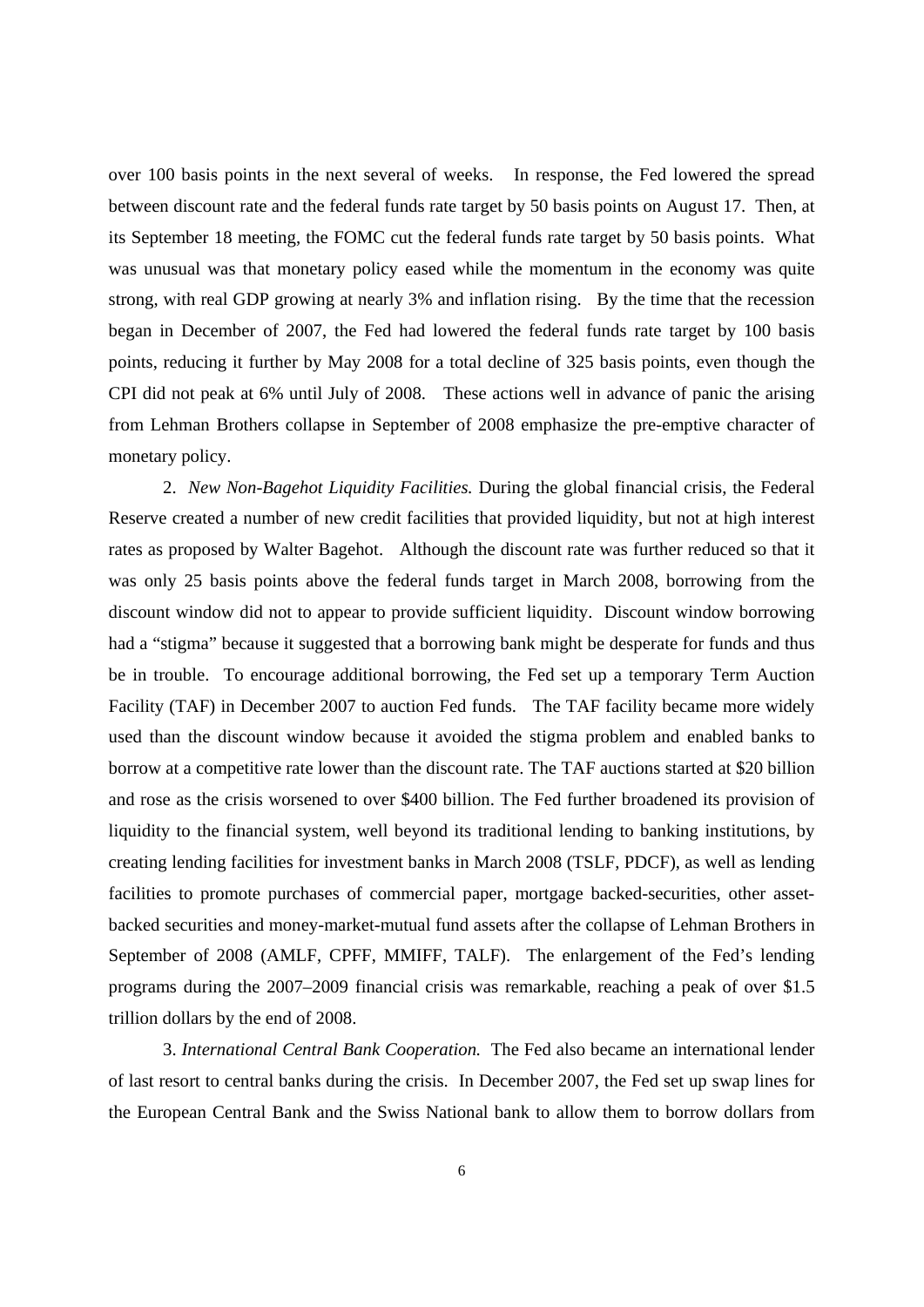the Fed so that they could make dollar loans to their domestic banks. After the Lehman Brothers collapse, the Fed arranged swap lines with the central banks of Japan, the U.K., Canada, Australia, Sweden, Norway, Denmark, New Zealand, Mexico, Brazil, Korea and Singapore. At its peak in December of 2008, the Fed had extended almost \$600 billion of these swaps to foreign central banks.

(4) *Non-Conventional Monetary Policy.* In the last few decades, the Fed's open market operations normally involved only the purchase of short-term government securities. However, during this crisis, the Fed saw a need to adopt a nonconventional monetary policy of large-scale asset purchases (LSAPs) to lower interest rates for particular types of credit. To support the mortgage-backed securities market (MBS) and lower interest rates on residential mortgages, the Fed set up a Government Sponsored Entities Purchase Program in November 2008, through which the Fed eventually purchased \$1.25 trillion of MBS guaranteed by Fannie Mae and Freddie Mac. This program was dubbed *quantitative easing* (later becoming QE1) because it resulted in a large increase in the Fed's balance sheet and the monetary base. However, as argued by former Chairman Bernanke, this program was directed not at expanding the Fed's balance sheet, but at improving the function of particular credit markets, hence he referred to the program as *credit easing*, rather than *quantitative easing*. By the time that financial markets recovered, the federal funds rate was effectively at zero. To further pursue an expansionary policy and revive the economy, the Fed announced in November 2010 that it would purchase \$600 billion of long-term Treasury securities at a rate of about \$75 billion per month. This largescale purchase program, which became known as *QE2,* was intended to lower long-term interest rates. In September 2012, the Federal Reserve announced a third large-scale asset-purchase program, *QE3*, which combined elements of QE1 and QE2 by conducting purchases of \$40 billion of mortgage-backed securities and \$45 billion of long-term Treasuries. However, QE3 differed from the previous QE programs in that it was not for a fixed dollar amount, but was instead open-ended, with the purchases continuing "if the outlook for the labor market does not improve substantially." Starting in December of 2013, the Fed announced that this program would be phased out gradually over time.

5. *Central Bank Rescues of Financial Institutions/Provision for Orderly Liquidations.* In early March of 2008, short-term financing for the investment bank, Bear Stearns, dried up because of a run on the shadow banking system (Gorton and Metrick, 2009). Uncertain of the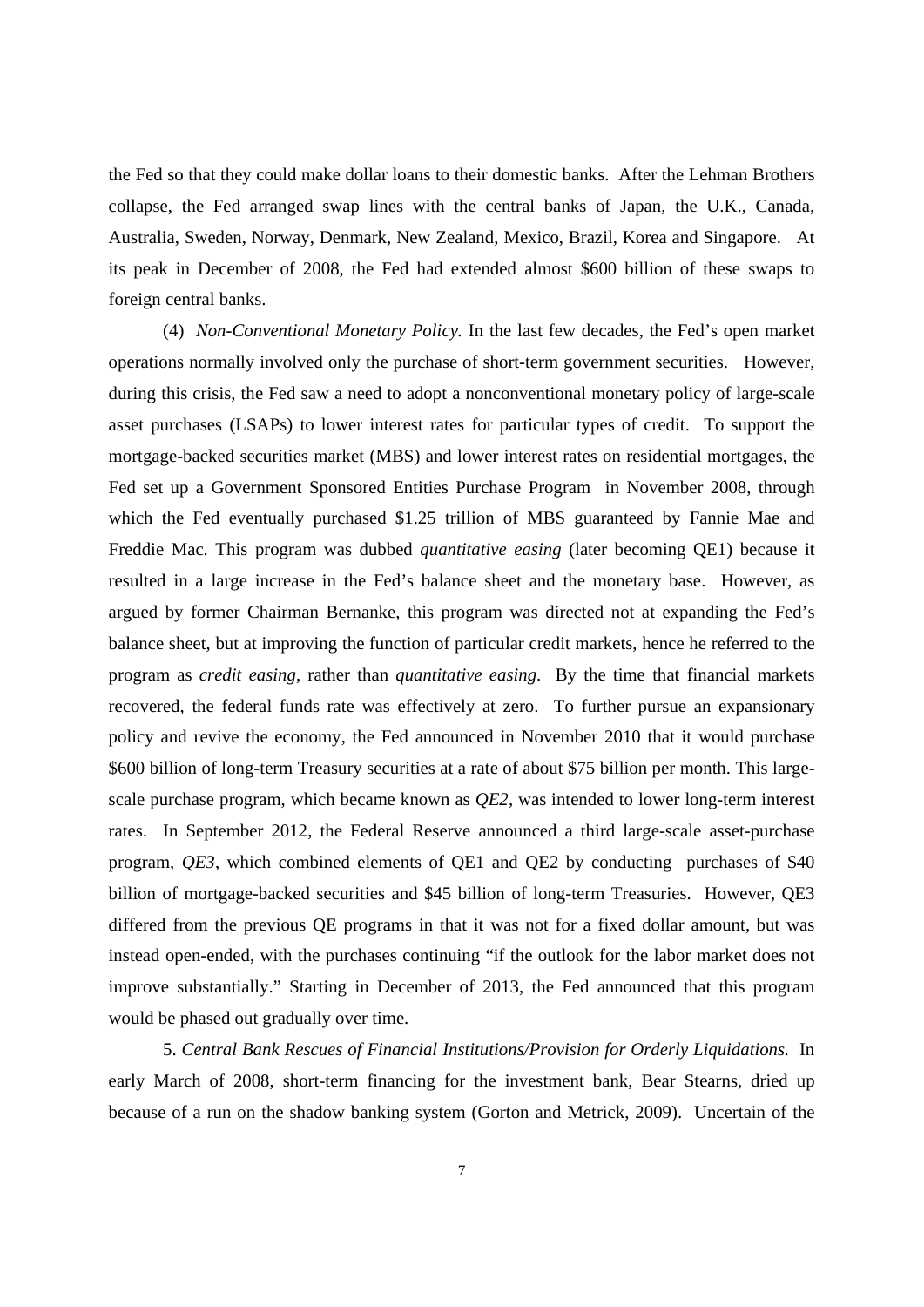value of the collateral backing Bear Stearns repurchase agreements, the market would not roll over these loans. Because the value of Bear Stearns' long-term assets would plummet if quickly sold, the firm faced imminent failure. The Fed worried that the failure of Bear Stearns might trigger a full-fledge financial crisis, so it brokered a deal for JP Morgan/Chase to purchase Bear Stearns, with the Fed, taking \$30 billion of Bear Stearns' toxic assets on to its books.<sup>8</sup> The Fed arranged a bailout because JP Morgan was unwilling to take these hard-to-value assets onto its books. Then, on Monday, September 15, 2008, after suffering losses in the subprime market, Lehman Brothers filed for bankruptcy—the largest bankruptcy filing in U.S. history---as the Fed stood aside. Officials at the Federal Reserve and the U.S. Treasury have argued that they did not have the legal resolution authority to intervene to prevent a Lehman bankruptcy. On the other hand, given the extraordinary efforts the Federal Reserve made to bail out Bear Stearns, it seems plausible that the Fed and the Treasury made a conscious decision not to bail out Lehman Brothers.<sup>9</sup> The Fed's safety net was soon extended to insurance companies. The Financial Products Unit of American International Group (AIG) had written over \$400 billion dollars of credit default swaps, which after Lehman Brothers' collapse, left it facing enormous payments. Observing these potential losses, the market refused to continue short-term funding to AIG. In response, on September 16, 2008, the Fed stepped in with an \$85 billion loan to keep AIG afloat.10

6. *Treasury Collaboration/Intervention/Aid.* When the financial crisis entered a particularly virulent phase after the collapse of Lehman Brothers (Mishkin, 2010), further assistance to failing financial institutions was viewed as urgent. After a messy fight in Congress, the Bush Administration's Economic Recovery Act of 2008 was passed on October 3, 2008, creating the Troubled Asset Relief Plan (TARP). This program initially intended to purchase subprime mortgage assets to prop up financial institutions' balance sheets. However, it soon became clear that agreeing on prices for assets was impossible. The Treasury then switched to using the TARP funds to inject capital into financial institutions, thereby shoring up their balance sheets directly. In addition, on September 29, the U.S. Treasury had announced a Temporary

 $8$  Legally, the Fed could not purchase these assets directly. Instead, it in effect acquired them by making a nonrecourse loan to JP Morgan, where the Fed could not require the bank to pay back the loan and so took ownership of the toxic collateral, which ended being worth less than what the Fed paid.

<sup>&</sup>lt;sup>9</sup> Many commentators have argued that allowing Lehmann to go bankrupt was a colossal mistake that turned a mild financial disruption into a global financial crisis, but there was a plausible case for letting Lehman go into bankruptcy, as argued in Mishkin (2011).

<sup>&</sup>lt;sup>10</sup> Total loans to AIG from the Fed and the U.S. government rose to over \$170 billion.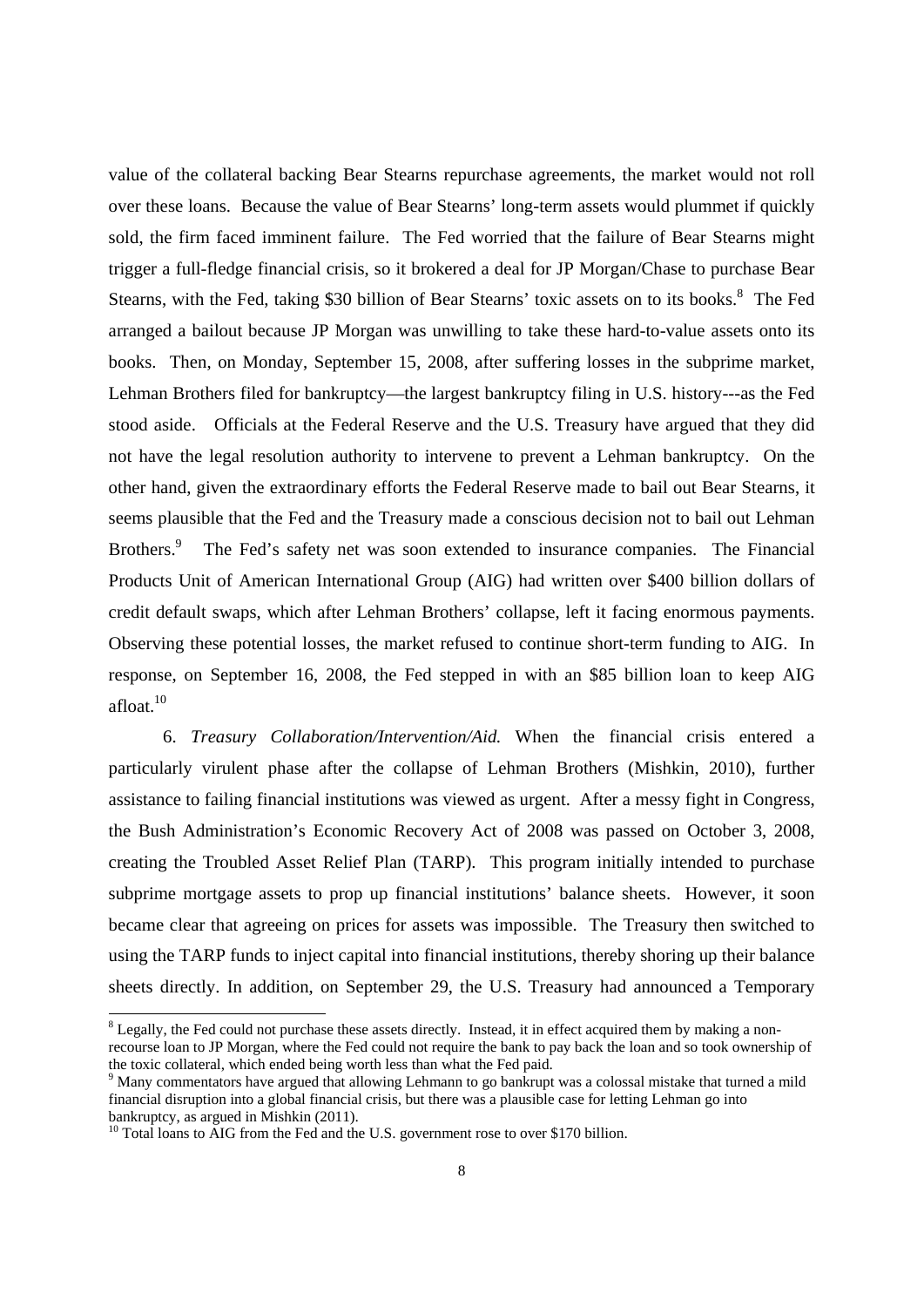Guarantee Program for Money Market Funds, which insured that MMMFs would not "break the buck" and investors would receive at least the \$1 par value per share. Subsequently, on October 14, 2008, the FDIC announced the Temporary Liquidity Guarantee Program (TLGP) that guaranteed newly-issued senior unsecured bank debt, such as federal funds and commercial paper, as well as noninterest bearing transaction accounts. Its stated purpose was to "strengthen confidence and encourage liquidity in the banking system" (FDIC, 2008). Although the Federal Reserve was not directly involved in administering these programs, they were part of a package of bailouts of financial institutions, and the Federal Reserve lobbied Congress to implement these programs.

7. *Supervisory Actions.* Concerned about public confidence in the solvency and viability of the leading financial institutions, the Treasury's announced in February 2009 that the nineteen largest banking institutions would be placed in the Supervisory Capital Assessment Program (SCAP) that would administer *stress tests* led by the Federal Reserve in cooperation with the Office of the Comptroller of the Currency (OCC) and the FDIC. The initial stress test was designed as a forward-looking exercise to estimate the possible erosion of bank capital under two scenarios: the February 2009 baseline consensus forecast by private sector economists of a continuing decline in economic activity and a worst case scenario of a much more severe recession (Board of Governors of the Federal Reserve System, 2009). The Treasury announced the results in early May 2009, which were well received by market participants. The stress test improved market confidence and encouraged the recapitalization of these banks and the stabilization of the financial system (Acharyal and Seru, 2013).<sup>11</sup>

 To put these "unprecedented" actions during the Crisis of 2008 into a historical perspective, Table 1 divides them into seven categories, with with an "X" in the top row indicating that they were undertaken. In the following rows we present selected crises from the previous 150 years for comparison, which are accompanied by brief narratives explaining how and why exceptional or "rule-violating" actions were undertaken by the monetary authorities to quell the crisis.

<sup>&</sup>lt;sup>11</sup> Hoshi and Kashyap (2010) found that similar stress tests in Japan in 2003 were a key element of the recovery of the Japanese banking system after the "lost decade" from 1992 to 2002.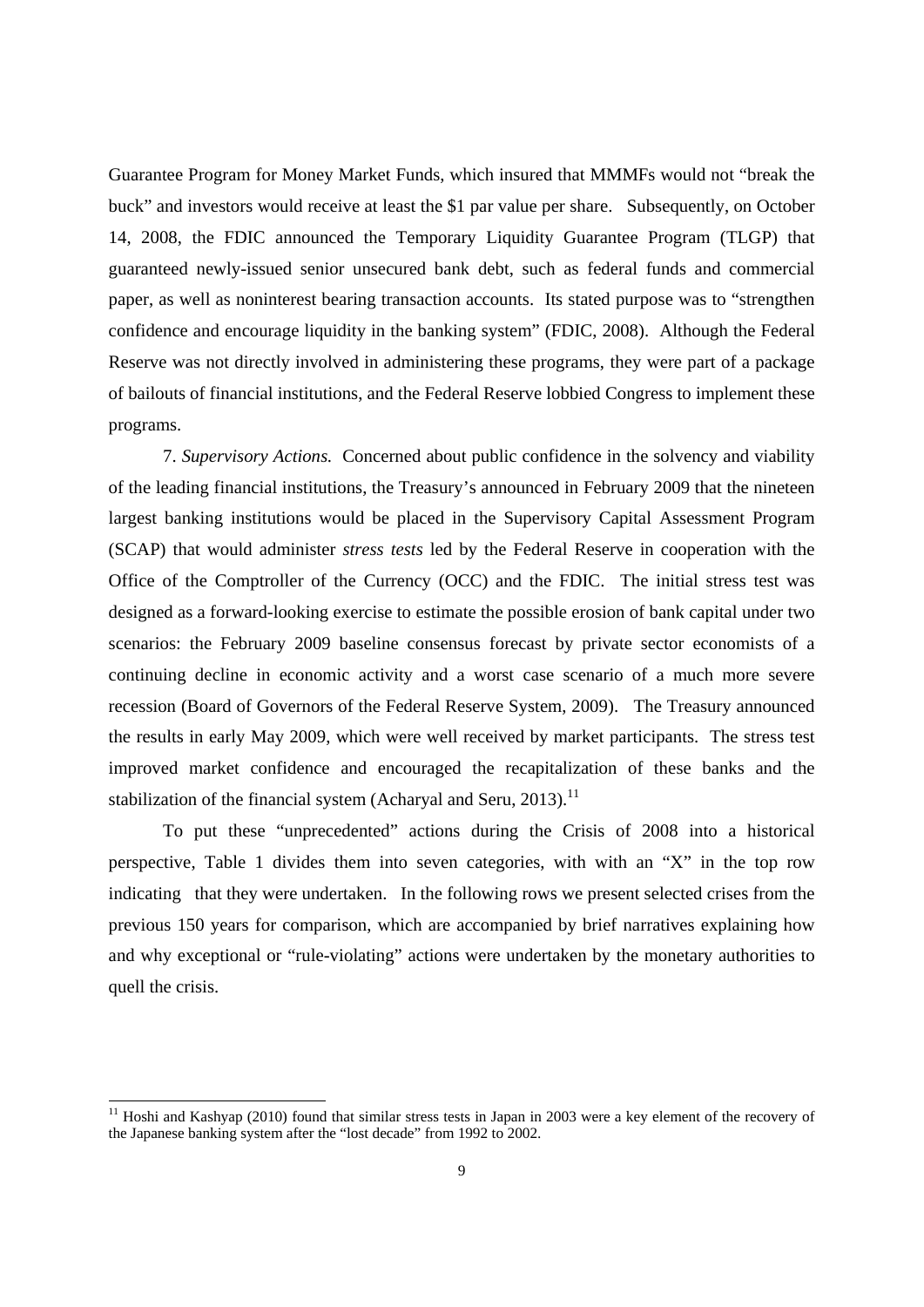|  | m<br>ı<br>I |  |
|--|-------------|--|
|--|-------------|--|

## **Unprecedented Actions by Monetary Authorities in Financial Crises**

|                                            | <b>Unusual</b><br><b>Monetary</b><br><b>Easing</b> | Non-<br><b>Bagehot</b><br>Liquidity<br><b>Facilities</b> | <b>International</b><br><b>Central</b><br><b>Bank</b><br>Cooperation | Non-<br><b>Conventional</b><br><b>Monetary</b><br><b>Policy</b> | Rescue/<br><b>Orderly</b><br>Liquidation<br><sub>of</sub><br><b>Financial</b><br><b>Institution</b> | <b>Direct</b><br><b>Treasury</b><br>Collaboration/<br>Intervention/<br>Aid | <b>Supervision</b>      |
|--------------------------------------------|----------------------------------------------------|----------------------------------------------------------|----------------------------------------------------------------------|-----------------------------------------------------------------|-----------------------------------------------------------------------------------------------------|----------------------------------------------------------------------------|-------------------------|
|                                            | $\mathbf{1}$                                       | $\boldsymbol{2}$                                         | $\frac{3}{\mathbf{X}}$                                               | $\overline{\mathbf{4}}$                                         | $\frac{5}{\mathbf{X}}$                                                                              | 6                                                                          | $\overline{7}$          |
| U.S.<br>2008                               | $\overline{\mathbf{X}}$                            | $\overline{\mathbf{X}}$                                  |                                                                      | $\overline{\mathbf{X}}$                                         |                                                                                                     | $\overline{\mathbf{X}}$                                                    | $\overline{\mathbf{X}}$ |
| U.K.<br>1866                               |                                                    |                                                          |                                                                      |                                                                 |                                                                                                     | $\mathbf X$                                                                |                         |
| <b>France</b><br>1889                      |                                                    |                                                          |                                                                      |                                                                 | $\mathbf X$                                                                                         | $\mathbf X$                                                                |                         |
| U.K.<br>1890                               |                                                    |                                                          | $\mathbf X$                                                          |                                                                 | $\mathbf{X}$                                                                                        | $\mathbf{X}$                                                               |                         |
| U.S.<br>1907                               |                                                    | $\mathbf{X}$                                             | $\mathbf X$                                                          |                                                                 |                                                                                                     | $\mathbf X$                                                                |                         |
| <b>U.S.</b><br>1929                        |                                                    | $\overline{\mathbf{X}}$                                  |                                                                      |                                                                 |                                                                                                     |                                                                            |                         |
| U.S.<br>1930-1933                          |                                                    |                                                          |                                                                      | $\mathbf X$                                                     | $\mathbf X$                                                                                         | $\mathbf X$                                                                | $\mathbf X$             |
| <b>Penn Central</b><br>1970                |                                                    | $\mathbf{X}$                                             |                                                                      |                                                                 |                                                                                                     |                                                                            |                         |
| <b>Continental</b><br><b>Illinois 1984</b> |                                                    |                                                          |                                                                      |                                                                 | $\overline{\mathbf{X}}$                                                                             |                                                                            |                         |
| <b>Crash of</b><br>1987                    |                                                    | $\mathbf X$                                              |                                                                      |                                                                 |                                                                                                     |                                                                            |                         |
| <b>LTCM</b><br>1998                        | $\mathbf X$                                        |                                                          |                                                                      |                                                                 | $\mathbf X$                                                                                         |                                                                            |                         |

## **Bagehot's Rule and the Crises of 1866, 1889 and 1890**

Contemporary policy debates about how a LOLR should respond to a financial crisis are framed as much as by history as by theory. This history is largely informed by a "classical" view of how the Bank of England checked financial crises in the late nineteenth century. The progenitors of this view, Henry Thornton (1802) and Walter Bagehot (1873), argued that the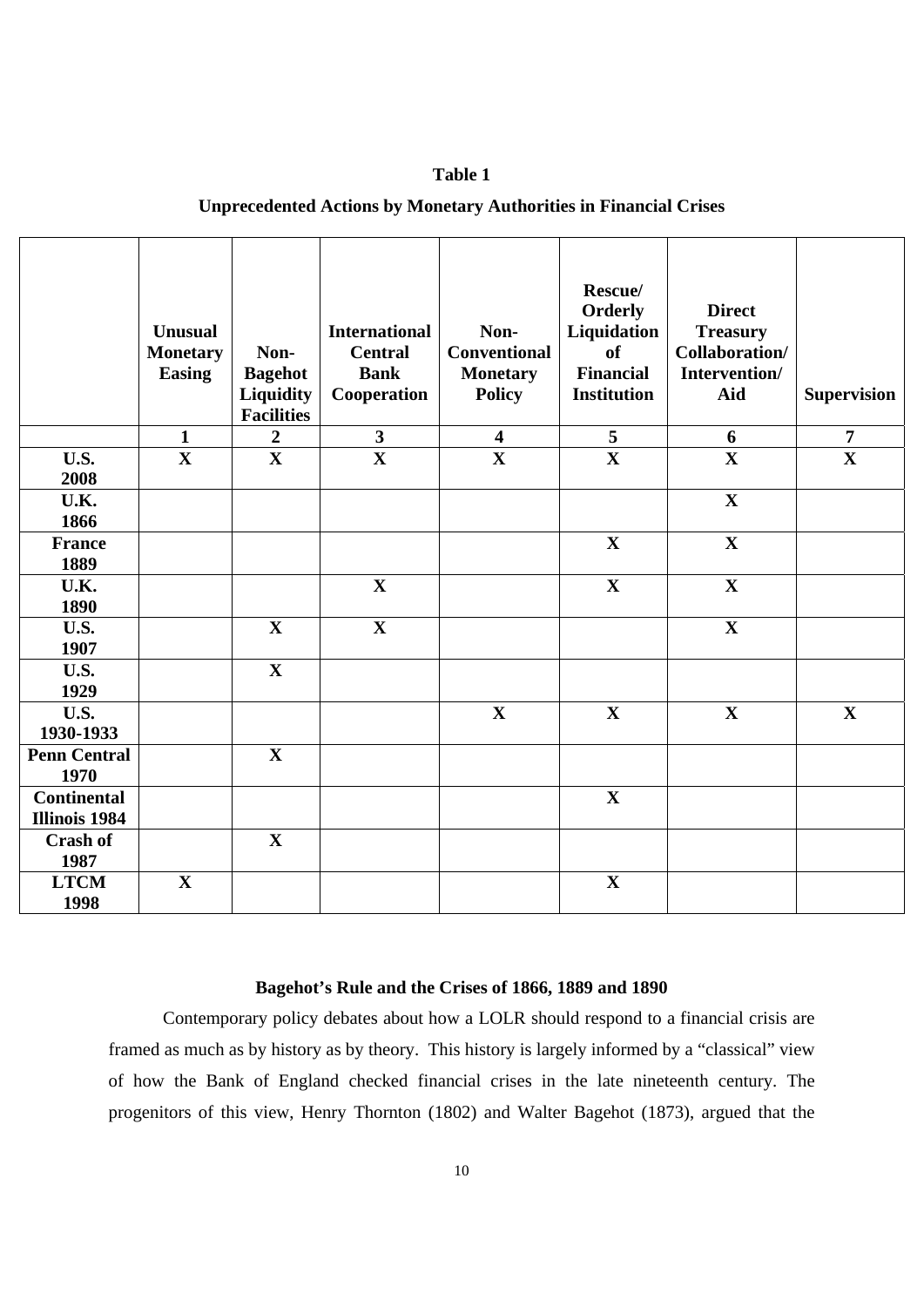Bank of England should react to a banking panic by lending freely through the discount window at a high rate of interest on all collateral that would be considered good in normal, non-crisis times, preventing illiquid but not insolvent banks from failing.<sup>12</sup> Humphrey (1975) and Bordo (1990) point out that according to this approach---which we will term the "Bagehot's Rule"---it is not the duty of the LOLR to prevent financial shocks but neutralize them once they have occurred by halting the spread of a panic. Bagehot's rule is a reactive policy, unlike the "unprecedented" actions that may be considered to be preemptive policies .

Reviewing the history of the Bank of England, Bagehot emphasized that the Bank, having the greatest reserves, could quell a panic by providing cash for good collateral at a rate sufficiently high to deter excessive use of the bank's facility. Although Bagehot's book was written after the Overend, Gurney, and Co. Panic of 1866, it has been recently documented (Bignon, Flandreau and Ugolini, 2012) that his prescription was put into effect after a crisis in 1847. In this panic, the Bank kept its discount rate below the market rate and rationed credit, exacerbating the crisis. The Bank of England's full adherence to what became Bagehot's rule was made plain in 1866 when the large Overend-Gurney bank was recognized to be insolvent and the Bank of England signaled that it had no intention of aiding the bank, precipitating a panic (Flandreau and Ugolini, 2014). When it was announced that Overend-Gurney had suspended, the bank rate was raised from 7 to 9 percent and then to 10 percent, well above the market rate for bills. Banks and bills brokers crowded the discount window at the Bank, but there was no decline in the quality accepted as collateral. Eventually, the panic abated. While the Bank's response to the 1866 panic is considered by many to be the correct response that can be announced ahead of time, thereby providing commitment, it should be noted that the Bank was only able to act as a LOLR because it had secured a "chancellor's letter" from the Treasury. The chancellor's letter promised indemnification, if needed, via a bill in Parliament. The letter from the Chancellor of the Exchequer permitted the Bank of England to violate the price stability rule governing reserves for banknotes, set by the Bank Act of 1844. Overend-Gurney was thus an understood to be an emergency when the Bank could credibly violate the price stability rule in order to ensure financial stability, with the backing of the Treasury. As this action violated the

<sup>&</sup>lt;sup>12</sup> Bagehot's explanation of how the Bank should act was partly a response to criticism that his proposed LOLR operations would bring upon moral hazard (Wood, 2005; Grossman, 2010, p. 91)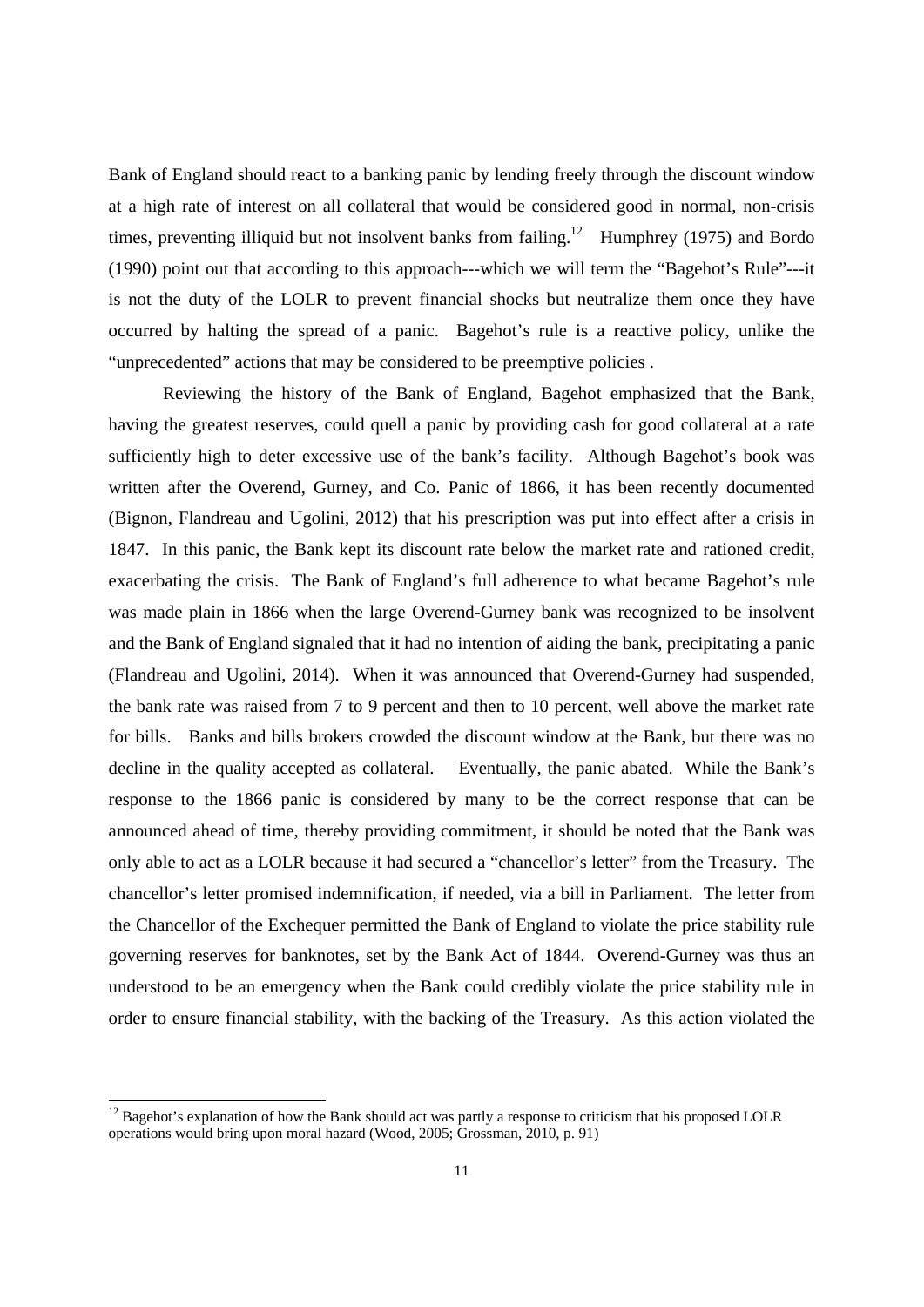price stability rule, we classify the issuance of a chancellor's letter as an unconventional policy action, in terms of a gold standard regime, in Table 1.

While most economists and policy makers treat Bagehot and the Bank of England's behavior from the 1866 crisis to 1914 as the "gold standard" for a LOLR, both the Bank of England and the Banque de France---the two most important central banks of the era---deviated from this policy advice and engaged in what would be termed today as unprecedented policy actions.13 First, in 1889, the Banque de France engineered a lifeboat operation to rescue one the largest Paris banks, and then in 1890, the Bank of England followed suit with a lifeboat for Barings Brothers *à la française*. These actions get little attention in the debate over the appropriate rules for a LOLR, but they were important steps in the evolution of central banking policy in response to the evolution of the financial system in the 1880s.

In 1882, a crash on the Paris stock market led to the collapse of Union Générale, one of France's largest banks and as well as several smaller banks. Defaulting counterparties in the forward market for stocks caused a crucial number of brokers to fail, threatening the solvency of the whole Paris Bourse. The brokers lacked the statutory collateral the Banque de France required for loans, but a consortium of banks, with the right collateral, stepped in as an intermediary, ensuring that the brokers had sufficient liquidity. Although the Banque de France also lent freely to the rest of the market, it refused to provide any assistance to the insolvent Union Générale, the Bourse in Lyon and other banks. (White, 2007). A long deep recession ensued that caused some in the Banque to question whether they had acted correctly. Thus, when a run on one of the largest banks, the Comptoir d'Escompte, began in 1889, the Banque lent freely at a rate, higher than the market rate, to all borrowers with good collateral; but it also saved the insolvent Comptoir (Hautcoeur, Riva, and White, 2014). This bank had supported an attempt to corner the copper market with large loans and massive guarantees of copper forward contracts. When the price of copper collapsed, the bank was insolvent. Pressed by the Minister of Finance who offered an early renewal of the Banque's charter as an inducement, the Banque provided loans of 140 million francs against all the Comptoir's assets, good and bad---a violation of the strict statutory rules governing collateral. A guarantee syndicate of banks, whose membership was determined partly on ability to pay and partly on involvement in the copper

<sup>&</sup>lt;sup>13</sup> Grossman (2010) discusses some early examples of bailout in Australia (1826), Belgium (1839) and Germany (1848).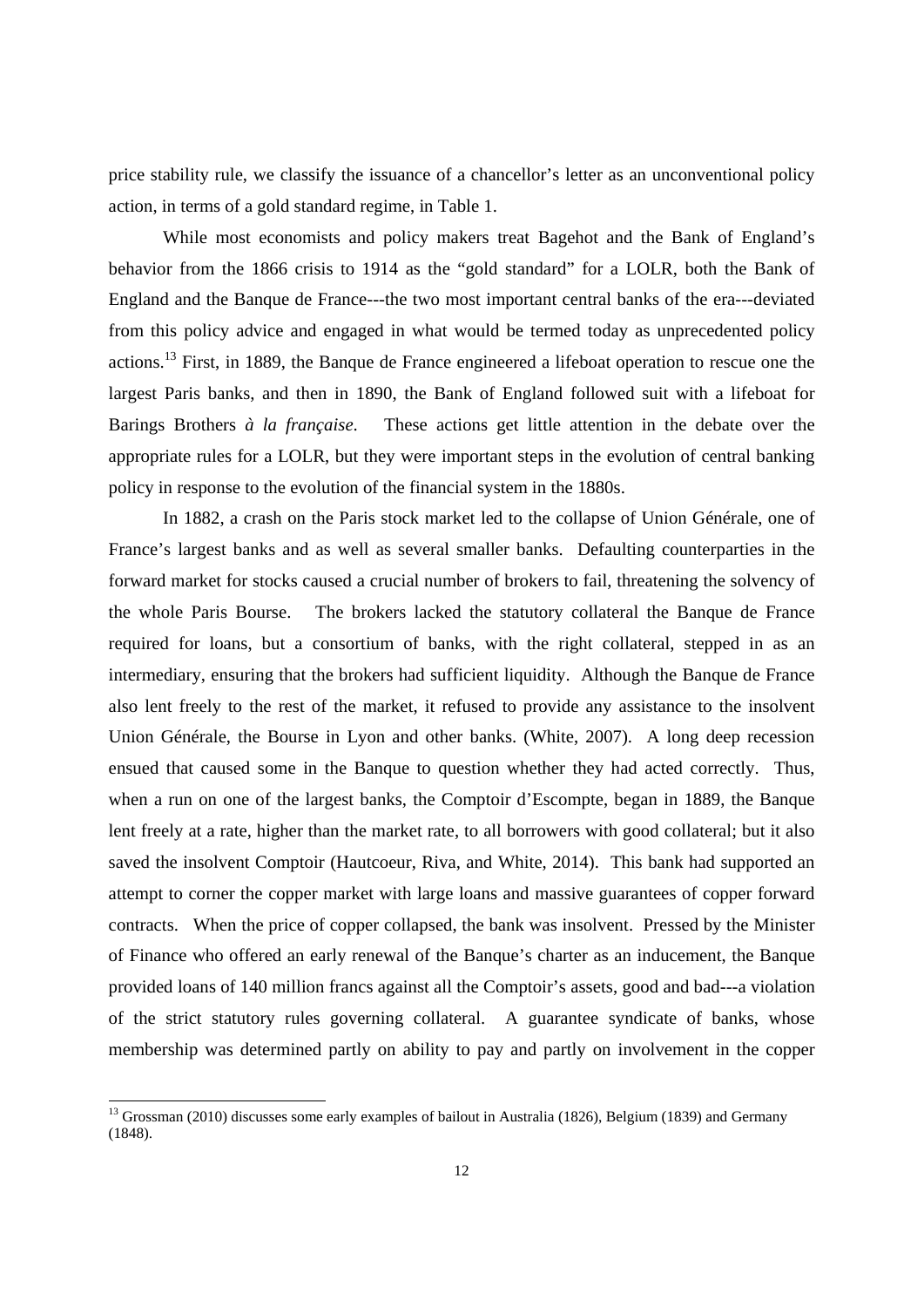speculation, was induced to cover any losses up to 40 million francs (Hautcoeur, Riva, and White, 2014). Some on the Banque de France's Council of Regents were opposed to this unprecedented action, but the credit to the Comptoir halted a run that appeared to presage a general panic. The Banque then held the Comptoir's bad assets, permitting the copper market to recover and an orderly resolution to proceed through the courts. The buildings and accounts of the failed bank were transferred to its recapitalized successor. Severe financial penalties were meted out to the Comptoir's board of directors and others involved in the disaster, actions that appear to have been designed to mitigate moral hazard from this intervention. No other major financial crisis occurred in France until the outbreak of World War I. In Table 1, this 1889 crisis is tagged as having two "unprecedented" interventions---a bailout/resolution and Treasury intervention.

A year after the French crisis, in November 1890, one of the leading British banks, Baring Brothers was found to be on the brink of failure. Before a panic could take hold, the Bank of England took unprecedented pre-emptive actions (Clapham, 1945). Barings had originated and underwritten vast issues of Argentine securities. Having borrowed heavily and unable to sell of its portfolio of these bonds, as their value dropped, the bank approached the Bank of England. Alarmed that this leading house might be insolvent, the Bank informed the Treasury of the situation. In contrast to France in 1889, the initiative for action came from the central bank and the British Treasury refused countenance any direct support, even though the Chancellor of the Exchequer believed that, if Barings, went under the crisis would be far more severe than the Overend-Gurney Crisis of 1866. However, following the example of 1866, he offered a "chancellor's letter," which have would permitted the Bank to increase its circulation beyond its legal limits. This offer was refused by the Governor of the Bank of England who apparently was afraid that news of this action might set off a panic.

However, the modest gold reserves of the Bank were threatened as institutions discounted with the Bank, presenting the possibility of a currency crisis in the globalized capital market of the period. To shore up its gold reserves, the Bank of England borrowed £3 million from the Banque de France, providing Treasury bills as collateral that were obtained by selling consols to the Commissioners of the National Debt. The Governor explained to his French counterpart that although the Bank could induce gold to flow to England by raising the bank rate, such a measure "would have been too severe," alarming the City and "preferred not to adopt the course usually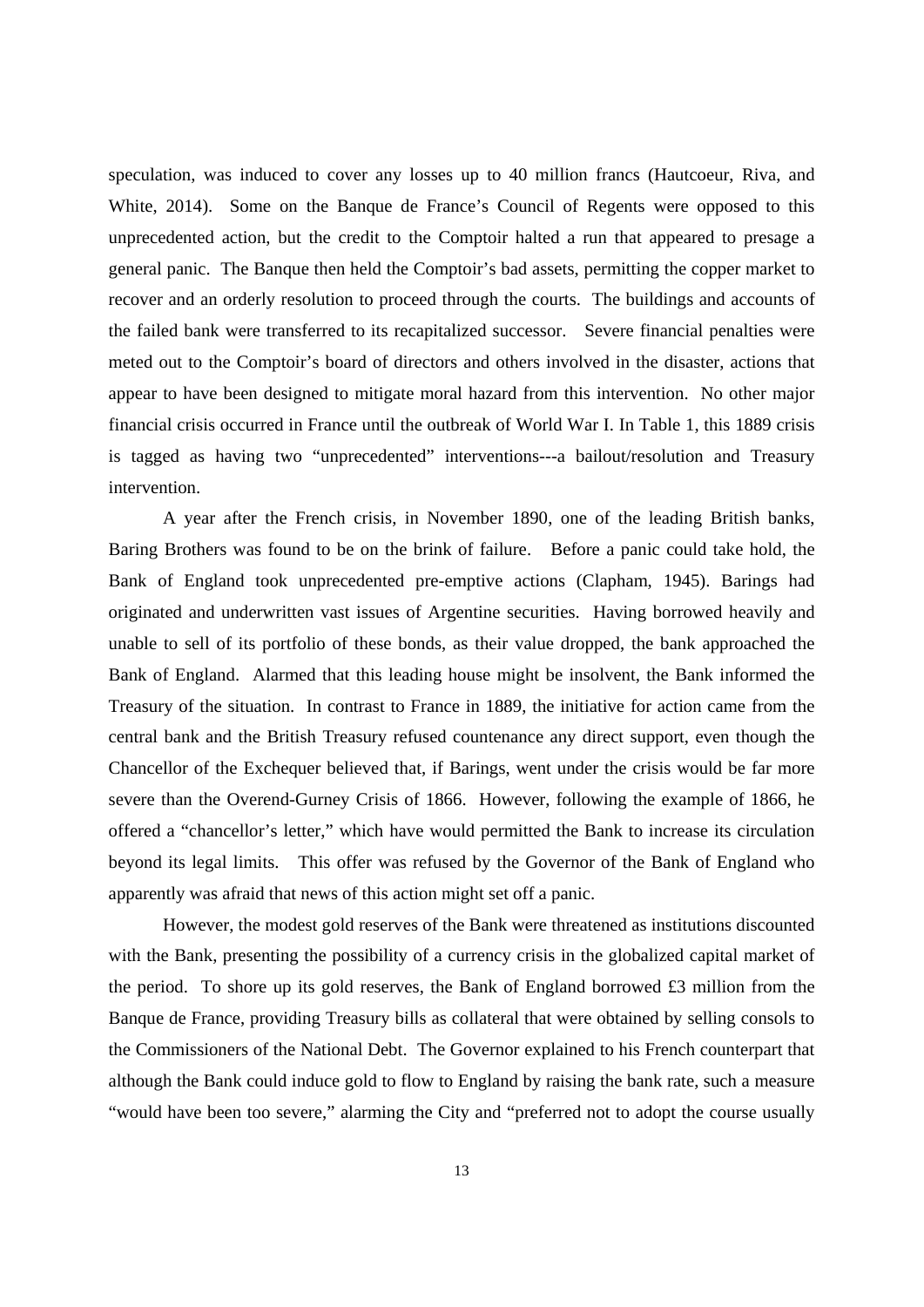taken." (Clapham, 1945, Vol. 1, p. 330). In addition, £1.5 million was purchased from Russia by the sale of Exchequer bonds.

Meanwhile, it was quietly ascertained that Barings was probably insolvent. Sensing these problems, the Bank of England was flooded by requests to discount Barings paper (Clapham, 1945). Faced with accepting bad collateral, the Governor demanded that the Treasury provisionally guarantee loans to Barings to maintain its liquidity so that the Bank would have time to form a guarantee syndicate to absorb any potential losses. The Governor quickly assembled a syndicate of banks and other financial houses whose pledges totaled £17,105,000. This sum was more than sufficient to protect the Bank from losses, as its maximum advance was £7,526,600. The guarantee syndicate was to last for three years, while the Bank "nursed" Barings assets. However, this task was not completed and, over the protests of some syndicate members, it was renewed for another two years, with a reduction in the pledge to a quarter of the initial sum. Liquidation was finally completed in 1895; and although the funds of the syndicate were not drawn upon, the Barings family was compelled to cover losses with their private fortunes—a step to mitigate the moral hazard consequences of intervention. Although the Bank of England was generally praised for this action that pre-empted a panic, the Economist warned its readers that this was a dangerous precedent, describing the potential risk of moral hazard. In Table 2, the Barings episode includes three unusual actions: central bank cooperation, managing an insolvent institution, and Treasury cooperation with a promise of intervention if needed.

The unprecedented actions of 1889 and 1890 raise the obvious question why didn't the Banque de France and the Bank of England follow Bagehot's rule or perhaps why didn't Thornton or Bagehot discuss the possibility of a lifeboat. The answer would seem to be that certainly in 1802 and even as late as 1873 the British financial system was not yet dominated by large leveraged institutions that were highly interconnected with other large institutions. To use an anachronistic term, no "systemically important financial institutions" or "SIFIs" had emerged. The merger waves that ultimately produced a nationally concentrated industry were still in the future (Capie and Rodrik-Bali, 1982). While a panic could render many banks illiquid, Thornton and Bagehot saw individual banks' solvency questions as relatively unconnected. Two decades after Lombard Street was written, the financial industry presented a problem that the Banque de France and the Bank of England addressed by taking unprecedented actions beyond following Bagehot's rule.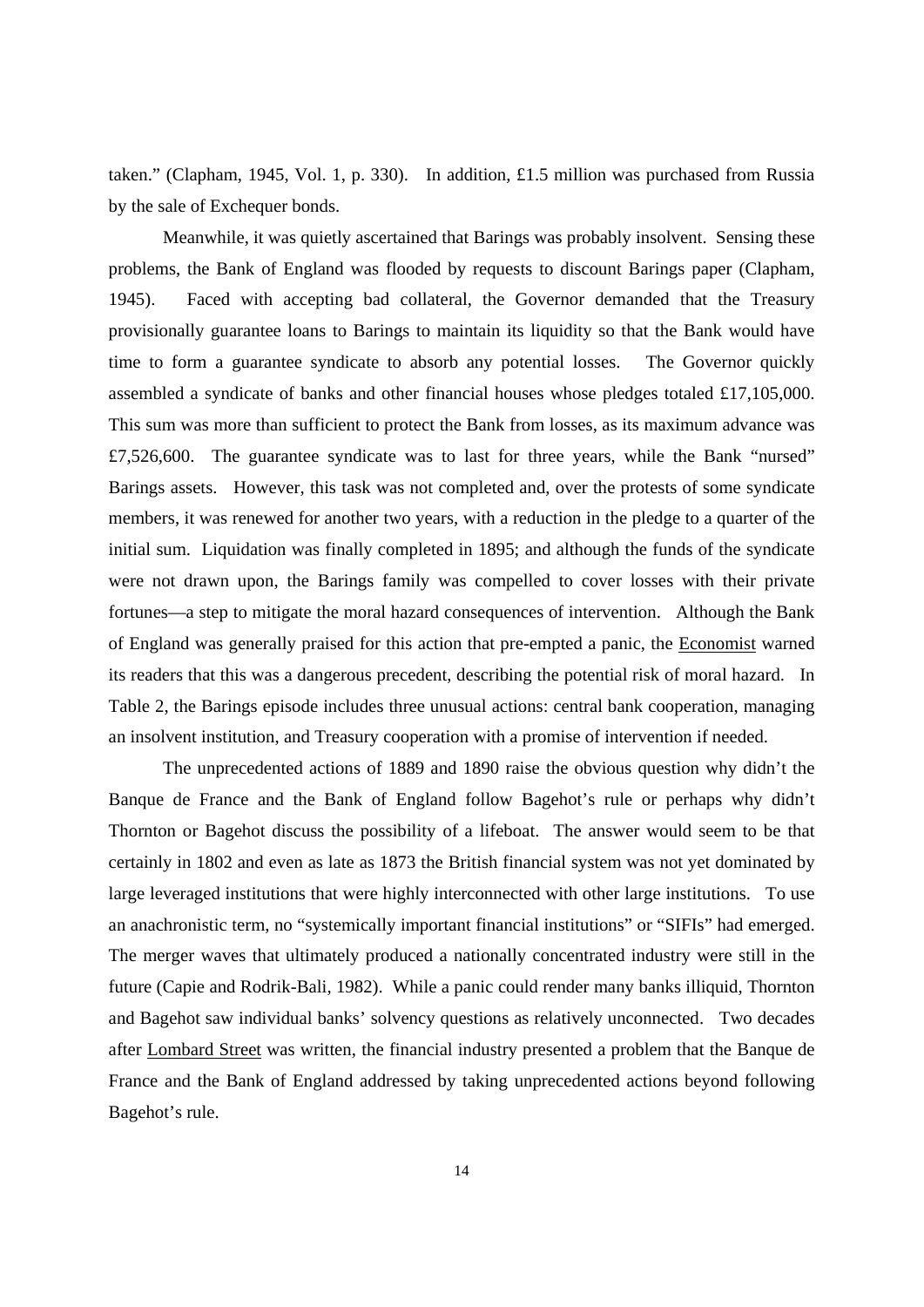#### **The Crisis of 1907**

Analyzing the Crisis of 1907 from the point of view of a LOLR is an awkward exercise as the United States did not, of course, have a central bank yet. The New York Clearing House (NYCH) might be categorized as a quasi-central bank because of its ability to add to interbank liquidity via the issue of clearinghouse loan certificates, but it was not a government-sponsored central bank and had no mandate for price stability. Nevertheless, it is useful to detail the interventions that were deployed in the U.S. by the NYCH and the Treasury and in Europe by the central banks.

 Like the 1889 crisis in France, the panic of 1907 in the United States was set off by the failure of an attempted copper corner at the time when liquidity was particularly tight. In response to gold outflows from British insurance companies payments for the San Francisco earthquake of 1906 (Odell and Weidenmier, 2004), the Bank of England raised its discount rate and the Banque de France created a special facility to draw gold from the United States by paying interest on gold in transit to France. During the week of October 14, 1907, 5 members and 3 non-members sought assistance from the NYCH and were accommodated. But, when a run on the non-member Knickerbocker Trust began on October 21, it was denied assistance from the NYCH; and runs broke out against other trust companies. Secretary of the Treasury George Cortelyou tried provided some liquidity by depositing \$25 million in the major central reserve city banks on October 24 but with little effect (Friedman and Schwartz, 1963).

As credit dried up, interest rates shot up and stock prices fell. On the same day as the Treasury acted, J.P. Morgan persuaded the member banks of the NYCH to lend to a "money pool" to enable brokers on the New York Stock Exchange to complete a settlement. The rush for liquidity did not abate and on October  $25<sup>th</sup>$ , the NYCH announced the issuance of clearing house loan certificates—an action that eased the demand for liquidity by increasing liquidity for interbank transactions---and the suspension of deposit convertibility (Moen and Tallman, 2000). As a consequence a premium on currency arose, creating to an incentive to import gold from abroad.

 The international dimension of 1907 is particularly important. Although the Bank of England has been referred to as the "conductor of the orchestra" of the globalized financial markets because London was world's largest financial center and changes in the Bank's discount rate usually led other central banks to follow suit, it was the Banque de France, with Paris as the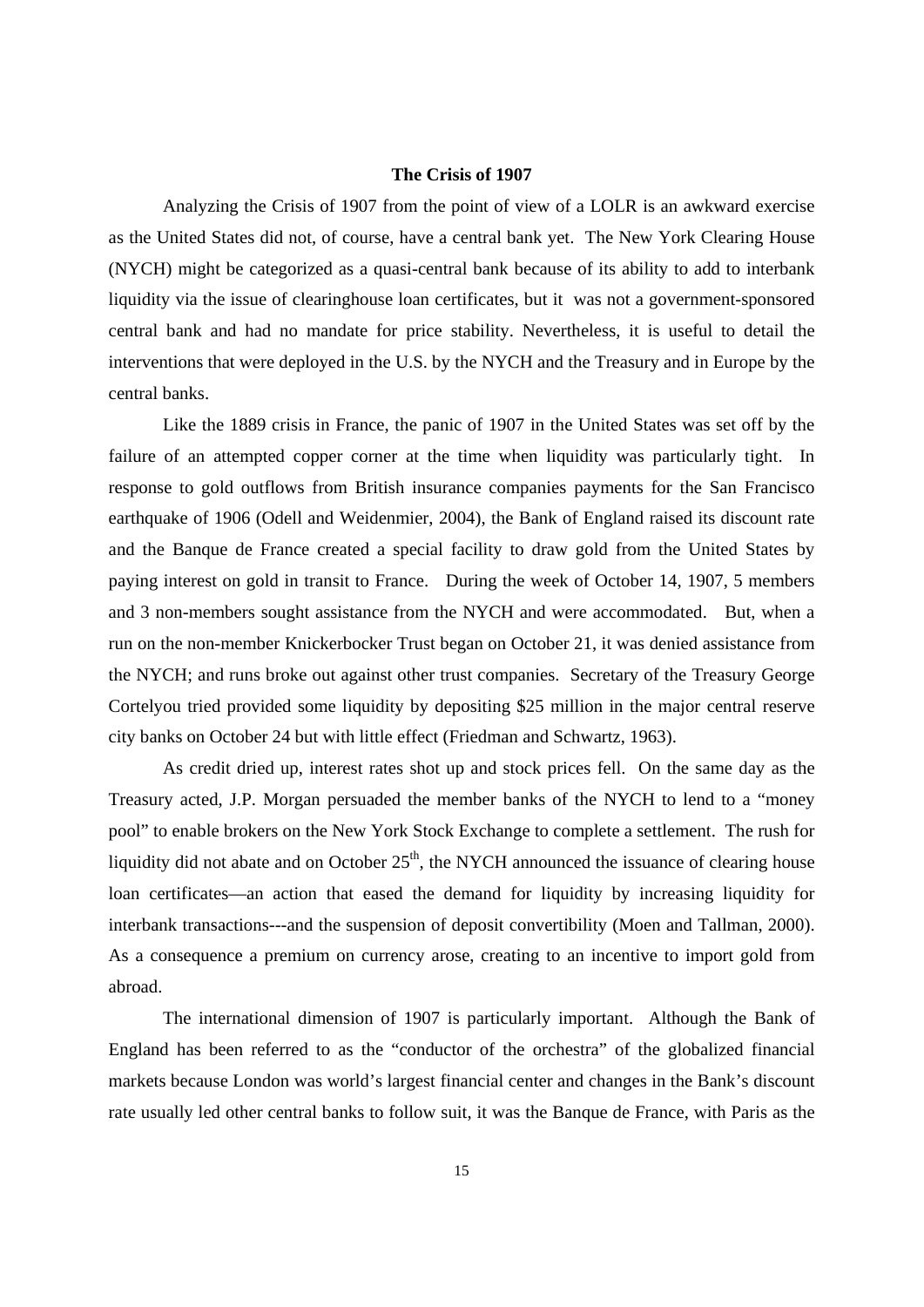second largest financial center, that had far greater gold reserves that provided assistance to other central banks. Thus, in the immediate aftermath of the American crisis in October, when the Bank of England's high discount rate did not end gold exports, the Banque de France announced on November 7 that it would purchase 80 million francs of sterling bills and forwarded 80 million francs of U.S. gold eagles to London to allay the drain. When gold outflows in France became acute, Banque of France announced on November 22 that it would create a special facility that eased liquidity both in France and the United States (Rodgers and Payne, 2014). The high premium on gold in New York led to an outflow of circulating gold in France. To allay this temporary, extraordinary demand, the Banque created a special loan facility where French bankers could discount commercial paper on very favorable terms to obtain U.S. gold eagles from the vaults of the Banque. Estimated to be 80 million francs or \$16 million, the eagles were then shipped to the U.S. in lieu of French coin that remained in circulation (Rodgers and Payne, 2014). In Table 1, the 1907 crisis had three unusual action: new liquidity facilities, central bank cooperation, and Treasury assistance.

 In the United States, the failure of the NYCH to provide liquidity to Knickerbocker Trust to enable it to ride out the crisis or liquidate it in a more orderly fashion is central to the story of the panic's generation, although intervention would have required further actions to mitigate moral hazard. The severe panic and recession were, of course, what led to the creation of the Federal Reserve. Although established in 1913, the Fed did not become an independent central bank until it had finished assisting the Treasury with the financing of World War I. In the 1920s, the Fed fine-tuned its policy techniques, managing a period of low inflation and low unemployment, not unlike the Great Moderation. This period abruptly closed with multiple crises that yielded the Great Depression. Here we divide the crises of Great Depression into the Stock Market Crash of 1929, where the Federal Reserve acted appropriately as a LOLR, and the banking crises of 1930-1933, where the Fed failed as a central bank.

## **The Stock Market Crash of 1929**

The stock market boom and bust of 1928-1929 provided the first big test for the Federal Reserve. The October 1929 crash hit the largest market for short-term funds--brokers' loans. Banks, individuals, and companies with extra cash lent to brokers, who in turn lent on margin to investors. Panicked that investors might default on their margin loans from brokers, lenders to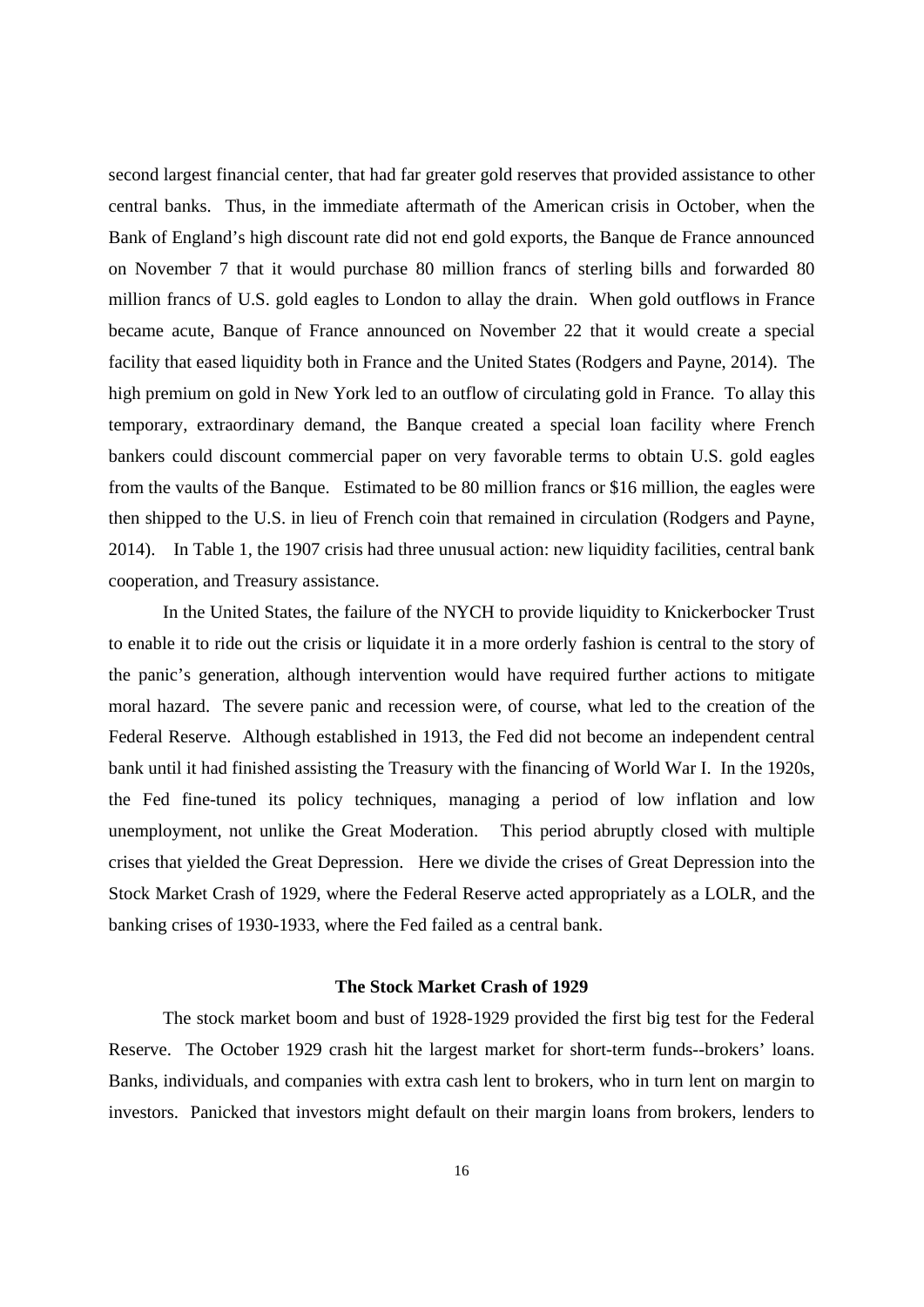brokers withdrew their call loans and refused to renew their time loans, creating the possibility of broker bankruptcies and fire sales of collateral, with the effects spilling over to other markets. When the New York City banks stepped in to replace loans to brokers, supplying approximately \$1 billion, the Federal Reserve Bank of New York let it be known that "the discount window was wide open" for member banks. The discount rate remained low in violation of Bagehot's rule. The New York Fed also gave these banks additional reserves through open market purchases of \$160 million, ensuring that the crash was confined to the stock market and did not fuel a banking panic (Friedman and Schwartz, 1963, p. 339).

In the aftermath of the New York Fed's action, credit spreads declined to levels below those before the stock market crash (Mishkin, 1991). The low level of credit spreads up until October 1930 is remarkable given the sharp economic contraction up to that point and the over 40% decline in the value of common stocks. This phenomenon suggests that the unprecedented actions of the New York Fed were successful in containing the initial financial disruption.

However, the purchases of securities that the New York Fed made were in excess of those approved by the Open Market Investment Committee, an unprecedented action that departed from established operating procedures, angering the Board. In Table 1, this unusual monetary easing is indicated in Column 1 for 1929. New York's policy came to an end when the Board indicated its displeasure with the New York Fed for bailing out speculators and policy tightened. This stance was maintained by the Fed, even as as the economy slowed through 1930-1932 and three major banking panics swept through the financial system. The Fed reduced the discount rate but deflation kept real rates high and open market operations remained feeble. The Federal Reserve's inaction in these years is well-known and has been held largely responsible for the economic collapse. For this essay, what is striking is the absence of unprecedented actions by the Fed when banking panics began to occur, starting in the fall of 1930; and, indeed, innovative policy responses did not come from the Fed but from Republican and Democratic administrations working with Congress.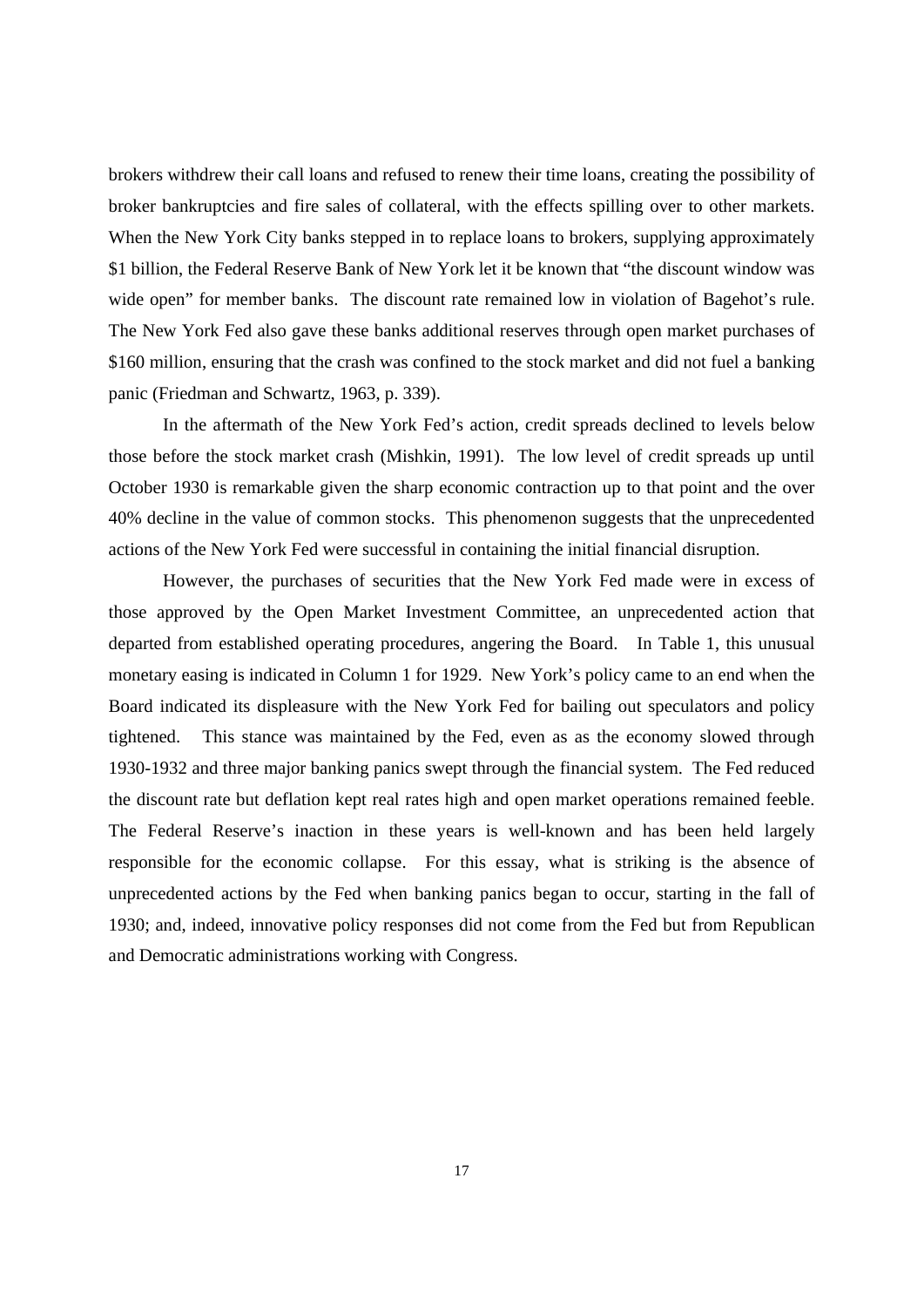## **The Banking Panics of 1930-1933**

The Federal Reserve's policy mistakes that contributed to the onset and duration of the Great Depression have been well documented.<sup>14</sup> In accounts of the economic collapse, the failure of the Fed to act promptly and forcefully as a LOLR to halt and offset the four banking panics has played central role (Friedman and Schwartz, 1963; Romer, 1990). A variety of reasons for these mistakes have been offered: poor institutional design of the Fed, poor theory and interpretation of the effects of monetary actions, and the fear that the nation's ability to remain on the gold standard was imperiled (Bordo and Wheelock, 2014). From our vantage point, these factors all contributed to induce the Fed---especially, the Board and some Federal reserve banks- --to adhere too strictly to the rules laid down by the Federal Reserve Act to ensure price stability and financial stability. Unlike its pre-1914 European counterparts and the New York Fed in 1929, the Fed undertook no "unprecedented" actions. Faced with crisis after crisis, the Fed maintained its very circumscribed mandate, while presidents and the Congress sought innovative interventions. However, trusting to the Fed, they did not act promptly and given the slow nature of the legislative process, which allowed special interests to exercise influence, the effectiveness of their actions varied considerably.

 The limits on the central bank were engineered by the Federal Reserve Act of 1913 that created a decentralized central bank of twelve regional bank supervised by the Federal Reserve Board in Washington, D.C. Each of the Federal reserve banks was empowered to discount eligible paper for its member banks---national banks and state-chartered banks that opted to join. The reserve banks set their own discount rates subject to Board approval.<sup>15</sup> The Fed focused on ensuring that only "real bills" were discounted, narrowly defining the type of collateral—eligible paper--that would be acceptable.<sup>16</sup> Discounting member banks would receive Federal Reserve notes or deposits at the Fed, with the total notes and deposits created by each Reserve bank constrained by gold cover requirements of 40% for notes and 35% for deposits, with eligible paper equal to 100% of outstanding notes. Although the 1913 act's precursor, the Aldrich bill

<sup>&</sup>lt;sup>14</sup> A short list seminal works would include Friedman and Schwartz (1963), Wicker (1966), Meltzer (2003), Wheelock (1991 ) and Bordo and Wheelock(2013).

<sup>&</sup>lt;sup>15</sup>The discount rate declined somewhat as a policy tool and open market operations gained importance, being used to hit a borrowed reserves target.

<sup>&</sup>lt;sup>16</sup> The Act permitted discounting of "notes, drafts, and bills of exchange arising out of actual commercial transactions." Discounting of loans for "the purpose of carrying or trading in stocks, bonds or other investment securities' was forbidden, with the exception of U.S. government securities. Discounting was only permitted for loans with a maximum term of 90 days (180 days for agricultural loans).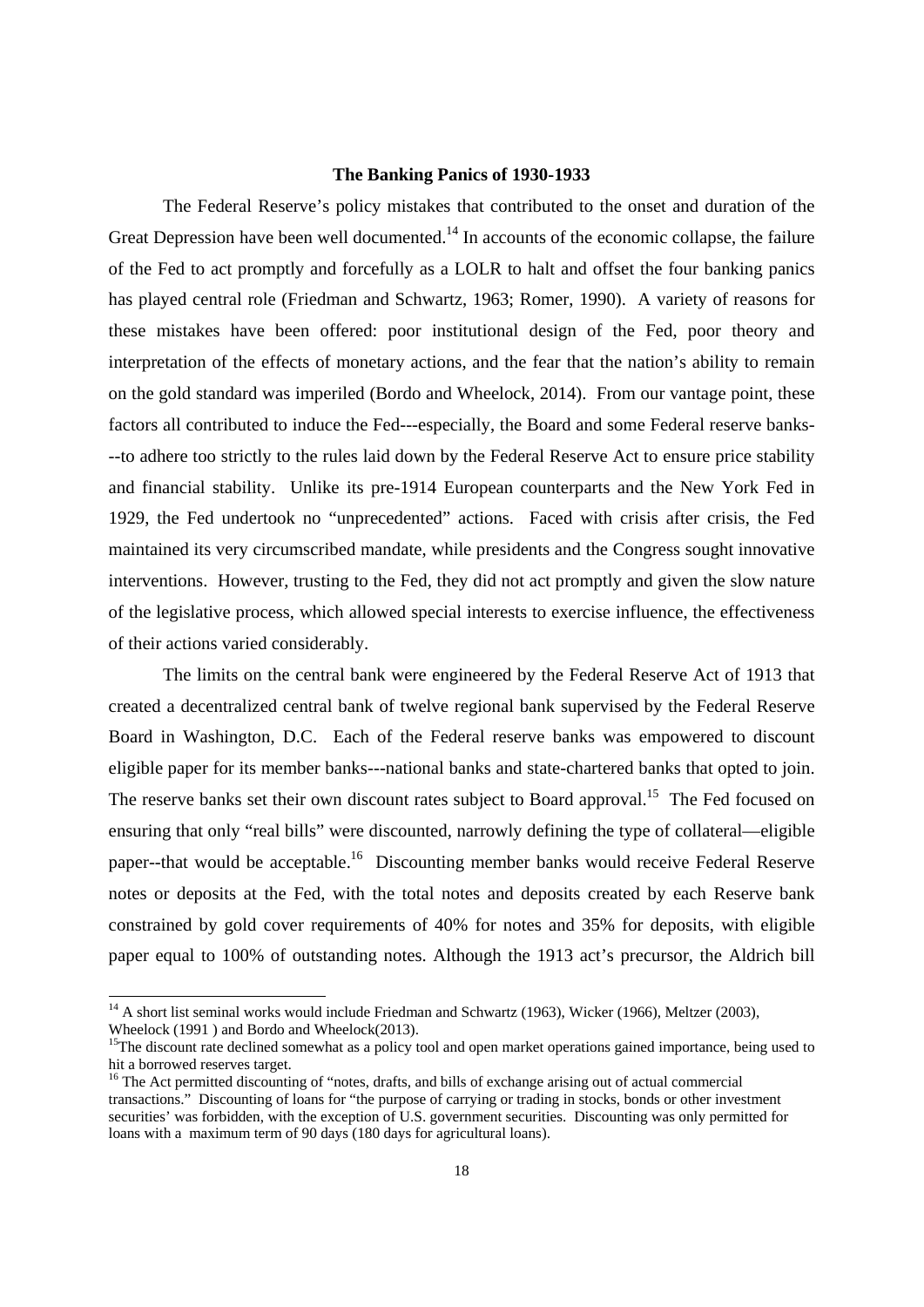had broader discounting provisions, where any direct bank obligation, if approved by the Secretary of the Treasury was allowable, this was omitted from Federal Reserve Act. Furthermore, the Fed could only lend to member banks, not the more numerous non-member banks, except in extraordinary circumstances approved by the Board.<sup>17</sup> Thus, by design, Fed was constrained and had potentially less flexibility in responding to a crisis than European banks. While events would prove differently, the founders of the Fed, strong believers in the real bills doctrine, may have thought that by enshrining the real bills doctrine in the Federal Reserve Act "they had created a "foolproof mechanism that would prevent panics from occurring in the first place." (Bordo and Wheelock, 2013).

There was another crucial difference between Fed discount rate policy and those of the Bank of England and the Banque de France. Instead of maintaining a discount rate above the market rate, discount rates tended to be below. The adverse selection problem quickly arose. The Fed found that it was not simply accommodating borrowers with temporary liquidity problems; it had a substantial number of habitually weak borrowing banks; good borrowers were discouraged by the stigma they incurred. Nevertheless, the Fed's accommodation of seasonal money market demands is believed to have eliminated banking distress and panics in the 1920s (Miron 1986, White, 2013).

The first banking crisis, and in particular, the demise of the Bank of United States offers an interesting contrast to the rescues of the Comptoir d'Escompte, Baring Brothers, and LTCM in 1998. Although it was relatively smaller, runs on the bank caused both the New York Fed and the New York Superintendent of Banks to fear that its failure might spawn more runs. Pumping liquidity into this bank, the Fed provided over \$20 million (Lucia, 1985). Federal and New York authorities then sponsored a plan to merge the Bank of United States with Manufacturers Trust, Public National Bank and International Trust, with the Clearing House banks subscribing \$30 million of new capital. (Friedman and Schwartz, 1963, p. 309). Unlike the LTCM episode where the New York Federal Reserve Bank managed the crucial meetings, the New York Superintendent was kept out of the discussions of the Clearing House banks who scuttled the plan because they disapproved of the real estate loans of the Bank of United States and because they believed that its failure would have no repercussions. The Superintendent closed then bank

<sup>&</sup>lt;sup>17</sup> A rare exercise of this power was during a local banking panic in Florida in 1929 (Carlson, Mitchener and Richardson, 2011).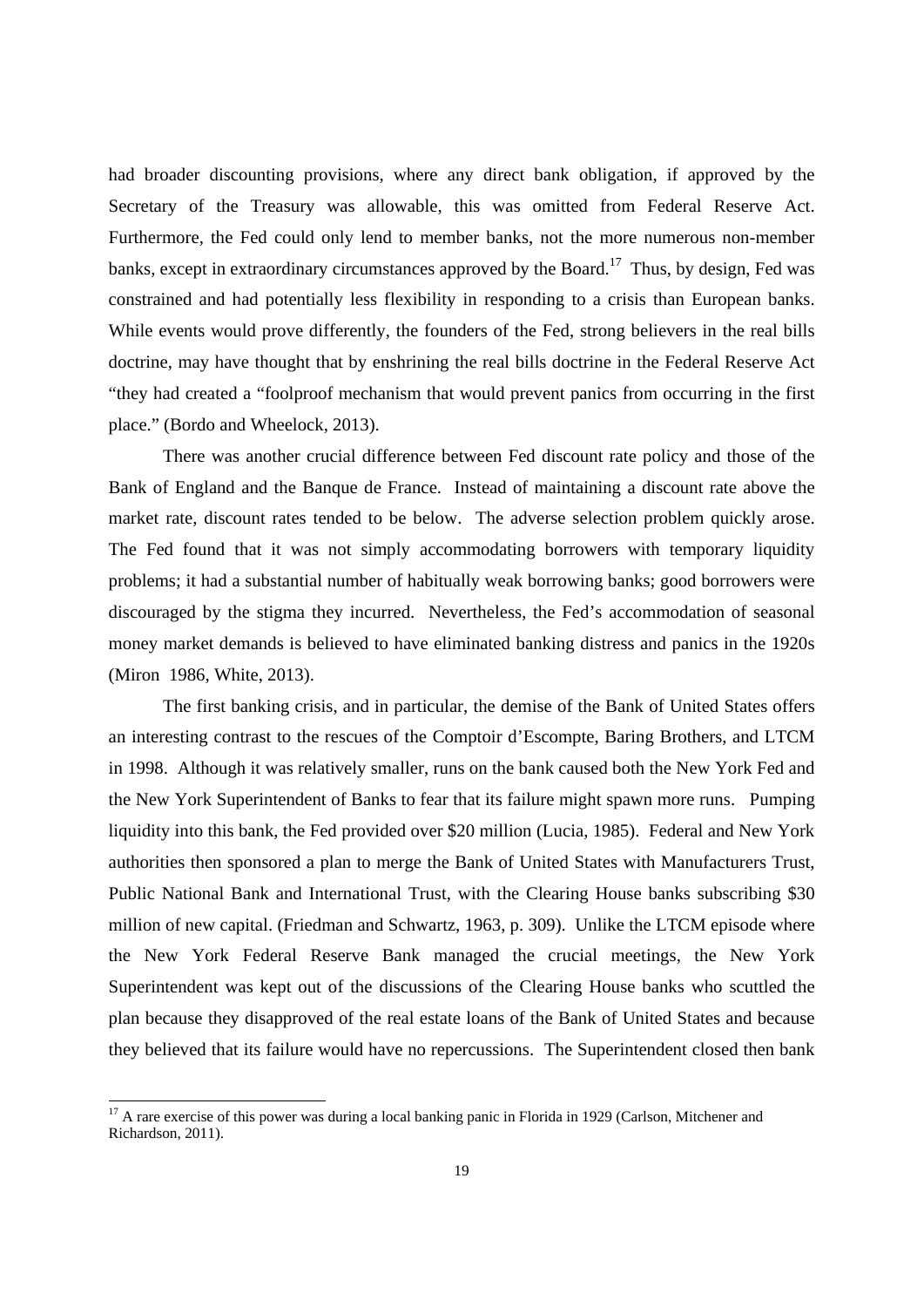and began liquidation. Friedman and Schwartz (1963, p. 311) viewed this action as a serious failure:

The withdrawal of support by the Clearing House banks from the concerted measures sponsored by the Federal Reserve Bank of New York to save the bank-- -measures of a kind the banking community had often taken in similar circumstances in the past—was a serious blow to the System's prestige. (1963, p. 311).

Other banks responded to news of the Bank of United States failure by borrowing \$200 million from the New York Fed, part of the rising demand for liquidity of the first banking panic.

 By 1932, the president and the Congress, horrified by the steady economic decline, reacted to what they considered to be the insufficient actions of the Fed. Following President Herbert Hoover's recommendation, Congress created the Reconstruction Finance Corporation (RFC) in January 1932. The RFC was empowered to make loans to banks, other financial institutions and railroads up to \$1.5 billion to halt the rise in failures. In July 1932, the Emergency Relief and Construction Act increased the RFC's lending capacity to \$3.3 billion. In the Glass-Steagall Act of 1932, Congress gave the Fed permission to lend on any satisfactory collateral in an emergency---including government bonds, previously excluded by real bills concerns. The act went further to provide a means to lend to banks that had insufficient eligible assets for collateral, trying to broaden the Fed's ability to provide liquidity (Friedman and Schwartz, 1963, pp. 320-1). For a longer-term market, the mortgage market, the Federal Home Loan Bank Act was passed in 1932 to provide a means for savings and loans, savings banks and insurance companies to borrow on collateral of first mortgages (Friedman and Schwartz, 1963). Although this legislation was influenced by the building and loan associations lobby (Snowden, 1995), its passage reflected the limitations on the Fed's ability to create additional lending facilities. In addition, Congress put heavy pressure on the Fed, which in April 1932 embarked on large-scale open market purchases of \$1 billion but backed off when Congress' session was over.

 Facing a huge fourth banking panic, President Franklin D. Roosevelt declared a bank holiday on March 6, 1933 and moved the U.S. off the gold standard. On March 9, Congress passed the Emergency Banking Act confirming the powers of the President to declare a bank holiday and authorizing emergency issues of Federal Reserve Bank notes. It also permitted the RFC to buy preferred stock from national and state banks (Friedman and Schwartz, 1963). The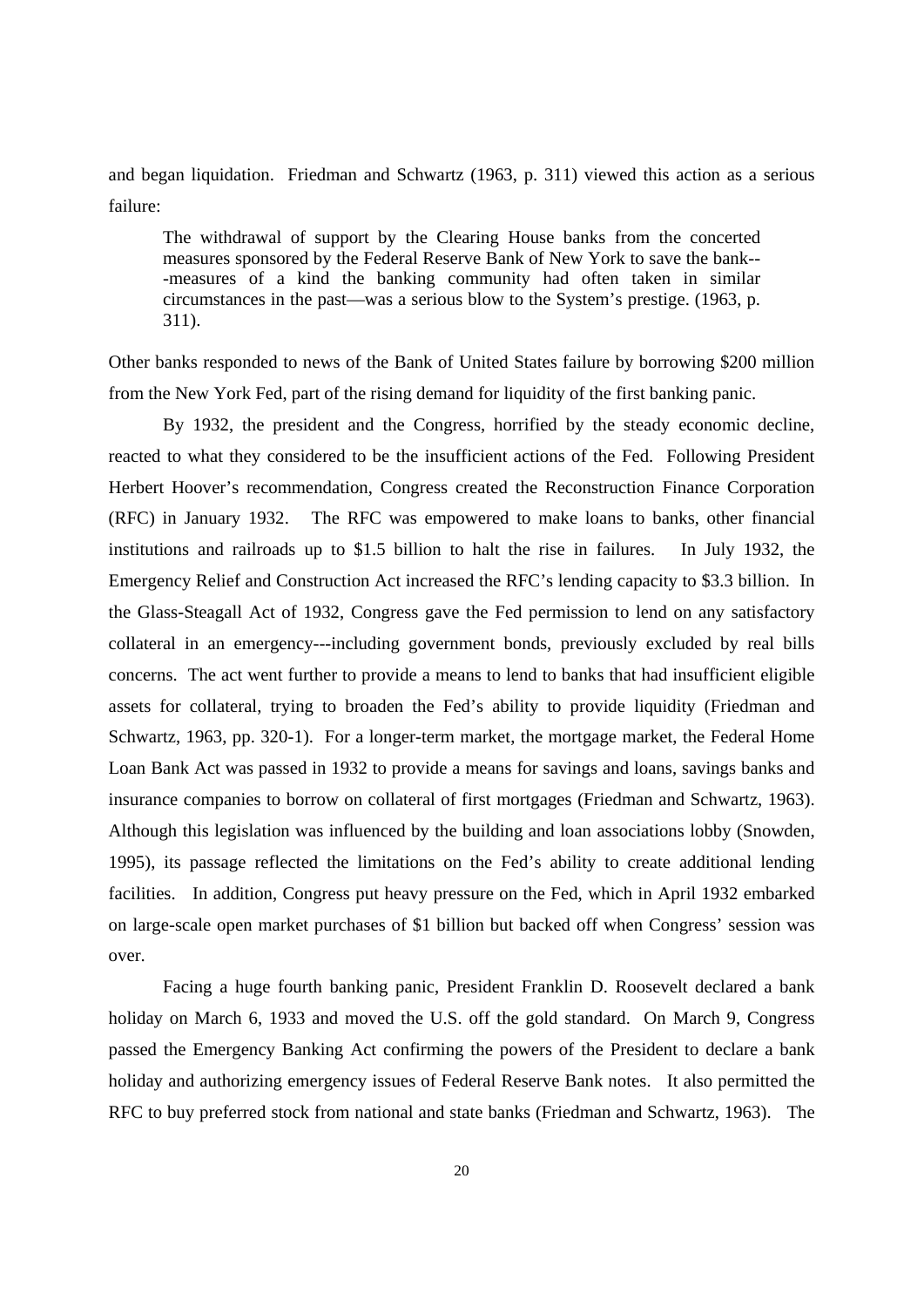banking holiday included a "stress test." In December 1932, there were 17, 796 commercial banks, with 447 failing between the end of the year and the declaration of the holiday. To restore public confidence, examiners and auditors assessed the solvency and viability of the remaining banks, and 11,878 were quickly opened. This activity resembles the 2010 stress test that was administered to the largest American banks, with similar positive effects on confidence. Although some national banks would be liquidated, the Comptroller of the Currency was empowered to manage national banks with impaired assets, appointing conservators who would monitor deposit inflows and outflows and oversee the reorganization of these institutions. The RFC played a major role in strengthening the weak banks by providing \$1 billion in bank capital, buying stock from 6,139 banks.

Lastly, the Emergency Banking Act sought to give the Fed more flexibility to aid banks by permitting the Fed to make advances in "exceptional and exigent circumstances" to member banks on any acceptable assets. This last provision was permanently adopted by the Banking Act of 1935 as Section 13(3) of the Federal Reserve Act, permitting Federal Reserve banks in "unusual and exigent circumstances" to discount, for any participant in a program or facility, notes approved by the Federal Reserve bank provided they are "unable to secure adequate credit accommodations from other banking institutions." Thus, the Fed was granted the authority to take "unprecedented" actions, recognizing that it had been too constrained by law and outlook. In Table 1, we identify four "unprecedented" actions for 1930-1933 but they were not initiated by the Fed. Congress broadened the Fed's means to conduct monetary policy (4), the bank holiday provided a means to have an orderly reopening and closure of banks (5), the RFC and Federal Home Loan banks provided more aid via Treasury contributions (6), and the bank holiday led to a novel auditing ("stress test") of the banks (7).

In earlier crises, the monetary authorities sought to limit future risk-taking; did Congress seek to do this as well in the 1930s? It has been argued that the package of New Deal reforms did much to undermine the incentives to limit risk-taking in banking, notably the elimination of double liability for bank stock and the introduction of deposit insurance (White, 2013). Nevertheless, Congress was aware of the moral hazard implications of deposit insurance (Calomiris and White, 1994 ), and it refused to bailout depositors in banks that failed before the creation of the FDIC and it created a fairly limited insurance program aimed at protecting smaller depositors. The expansion of deposit insurance in later years was the product of a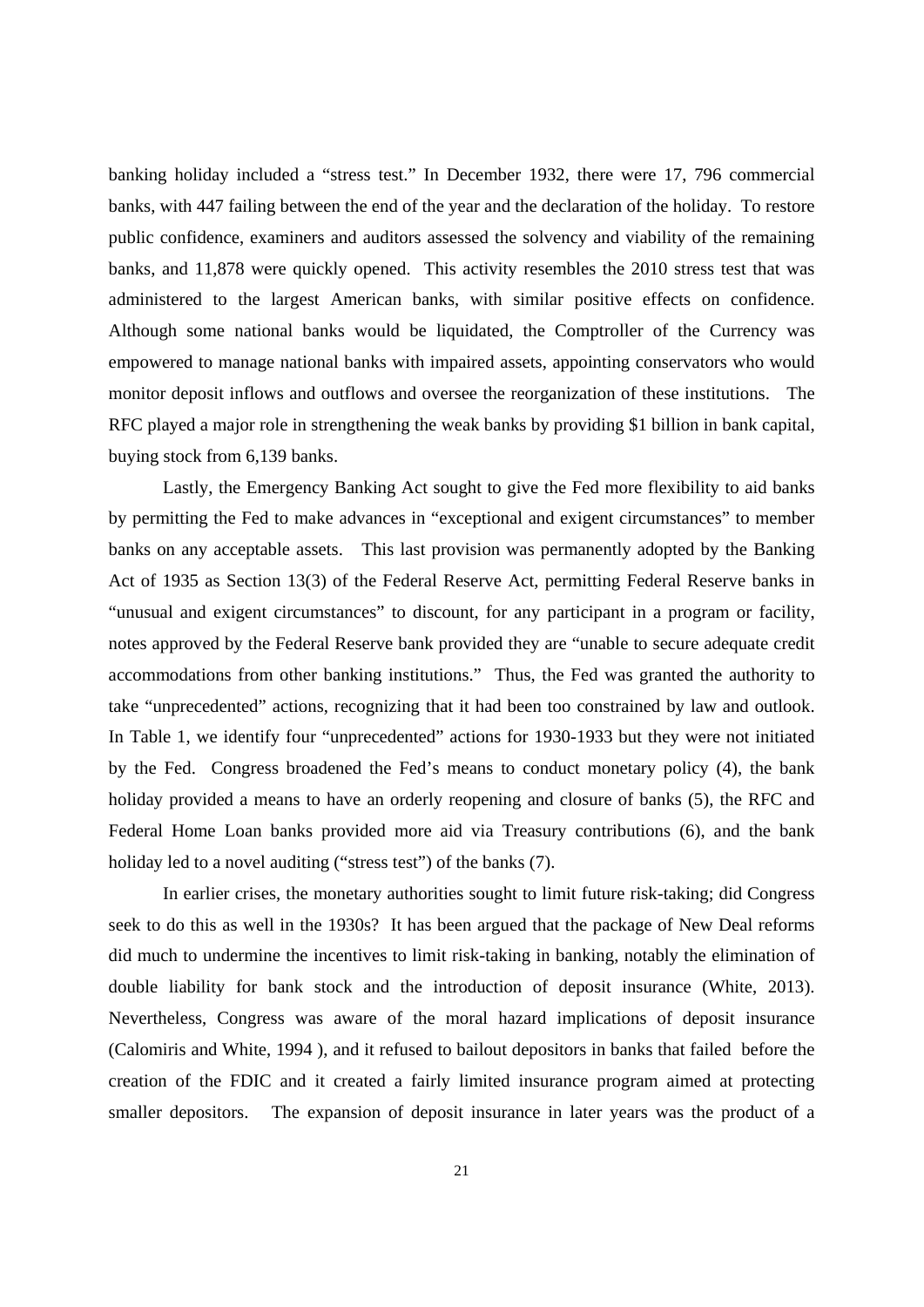regulatory dynamic, largely driven by lobbying of interest groups in the banking industry (White, 1998).

#### **The Penn Central Bankruptcy**

 Prior to 1970, commercial paper was considered one of the safest money market instruments because only corporations with very high credit ratings issued it. It was common practice for corporations to continually roll over their commercial paper, that is, issue new commercial paper to pay off the old. Penn Central Railroad was a major issuer of commercial paper, with more than \$200 million outstanding, but by May 1970 it was on the verge of bankruptcy and it requested federal assistance from the Nixon administration.<sup>18</sup> Despite administration support for a bailout of Penn Central, after six weeks of debate Congress decided not to pass bailout legislation. Meanwhile, the Nixon administration asked the Board of Governors of the Federal Reserve to authorize a direct loan from the Federal Reserve Bank of New York Fed to Penn Central. However, on Thursday, June 18, the New York Fed informed the Board of Governors that its staff studies indicated that Penn Central would not be able to repay the loan, and as a result the Board decided not to authorize the loan. Without this loan, Penn Central was forced to declare bankruptcy on Sunday, June 21, 1970.

 Once the Federal Reserve made the decision to let Penn Central go into bankruptcy, it was concerned that Penn Central's default on its commercial paper would, as Brimmer (1989) puts it, have had a "chilling effect on the commercial paper market" (p. 6), making it impossible for other corporations to roll over their commercial paper. The Penn Central bankruptcy, then, had the potential for sending other companies into bankruptcy which, in turn, might have triggered a fullscale financial panic. To avoid this scenario, the New York Fed contacted several large money center banks on Saturday and Sunday, June 20 and 21, alerted them to the impending bankruptcy and encouraged them to lend to their customers who were unable to roll over their commercial paper, indicating that the discount window would be open to them to facilitate their loans. With the interest rate on discount loans below market interest rates, banks borrowed \$575 million. In addition, on June 22 the Fed decided to suspend Regulation Q ceilings on deposits of \$100,000 and over in order to keep short-term interest rates from rising, and the formal vote was taken the next

 $\overline{a}$ 

<sup>&</sup>lt;sup>18</sup>See Maisel (1973) and Brimmer (1989) for further discussion of the Penn Central bankruptcy episode.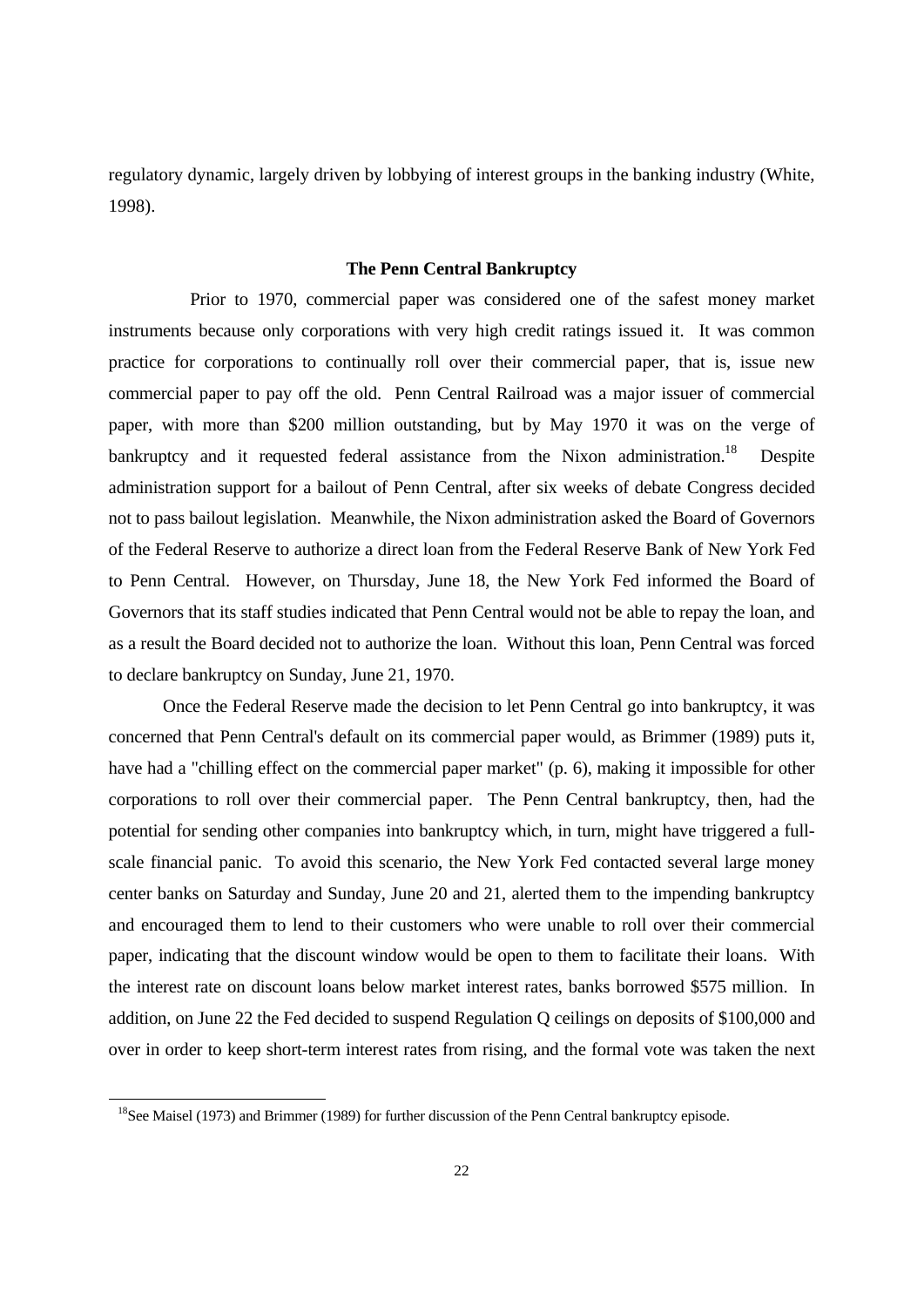day to allow the FDIC and the Federal Home Loan Bank Board to take parallel action. The net result was that the Federal Reserve provided liquidity to ensure the continued smooth functioning of the commercial paper market.

 The rationale for the Fed's action was that an unprecedented bankruptcy in the commercial paper market would led lenders to pull out because they would no longer be confident that they could accurately screen borrowers, which was reflected in credit markets by a widening of credit spreads. After these actions, credit spreads came back down and commercial paper rates fell sharply, indicating a rapid recovery in the commercial paper market. The financial disruption from the Penn Central bankruptcy therefore turned out to be small and the recession which started shortly before the Penn Central bankrupty occurred was mild.

 This policy action clearly was unprecedented and a violation of the Bagehot rule because lending was done at below market interest rates. However, these below market rates and the Fed's commitment to provide funds to keep that market functioning had the advantage that it made it profitable for banks to lend directly to a market where credit had dried up. This approach enabled the Fed to direct credit to nonfinancial firms that it was not monitoring, having the banks lend to them instead. These banks then had the incentive to monitor these firms to prevent them from taking on excessive risk because the banks would be on the hook if the loans went sour. The Fed thus used the banks as delegated monitors to ameliorate moral potential hazard that could lead to excessive risk taking. This action avoided the necessity for the Fed to lend to firms that it did not supervise and had little expertise in monitoring; and it is treated in Table 1 as a non-Bagehot liquidity facility even though the action was indirect.

#### **Continental Illinois 1984**

In 1984, Continental Illinois, the seventh largest bank in the United States, experienced a bank run when uninsured depositors became convinced that it was insolvent. In its drive to become the nation's largest commercial and industrial lender, Continental Illinois became imperiled by large oil and gas loans that it had purchased. Rumors of Continental Illinois' problems started runs by large uninsured depositors in early May 1984, leading the bank to borrow heavily from the Federal Reserve Bank of Chicago. Its borrowings from the Fed reached \$3.5 billion by May 11. Continental Illinois then sought an additional \$4.5 billion from a group of banks, collateralized by \$17 of assets on deposit at the Fed (Wall and Peterson, 1990).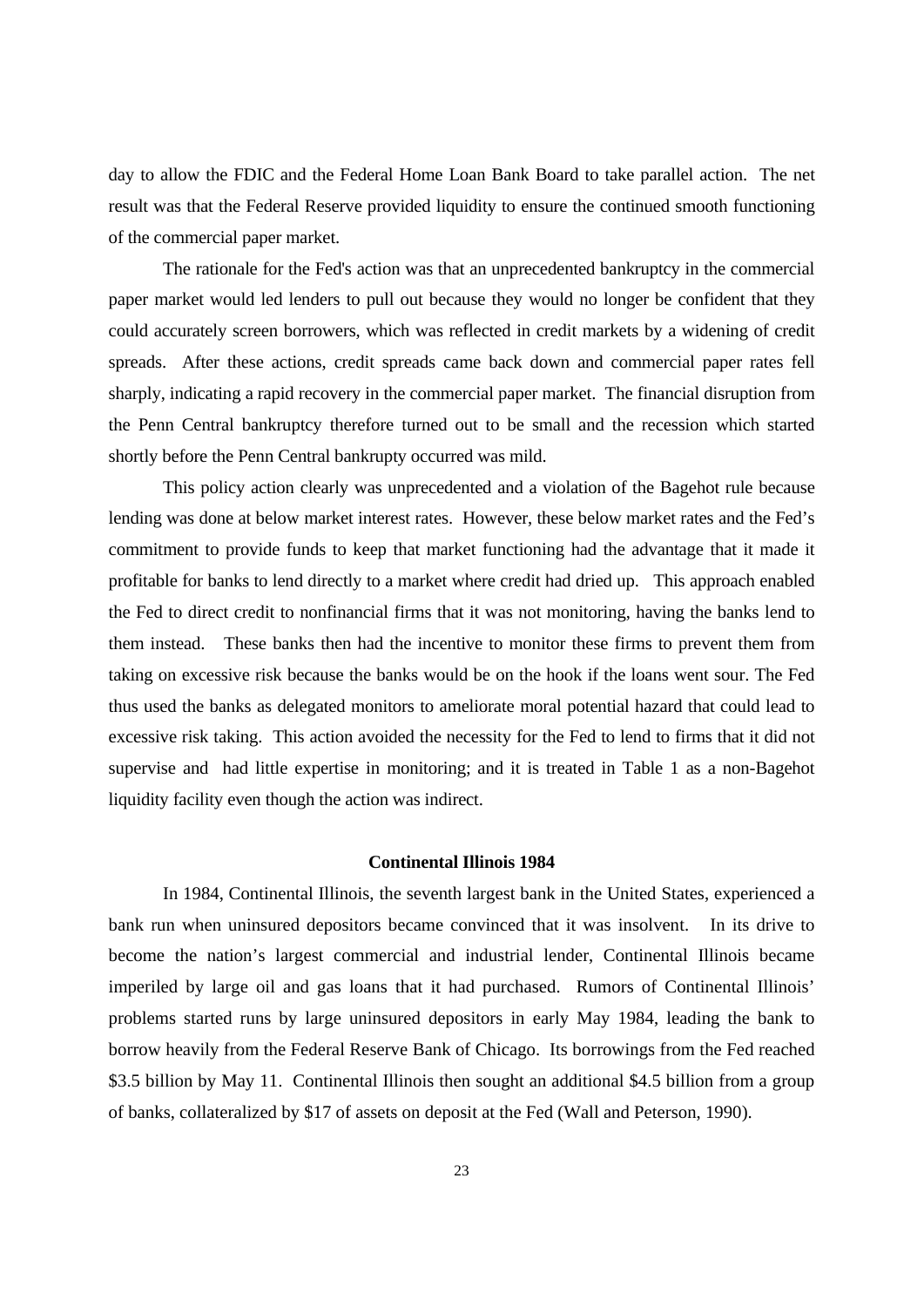The size of the institution and its ties to other banks led by the Federal Reserve and the FDIC to conclude that intervention was necessary to prevent a general banking panic. A bailout plan was put forward on May 17, where the FDIC gave the bank \$1.5 billion in new capital and a group of banks injected \$500 million. A group of 28 banks provided a \$5.5 billion line of credit, with the Fed supplying additional liquidity. Crucially, the FDIC promised to 100 percent protection to all creditors of the bank, thus halting the run (FDIC, 1997).

In the next two months, regulators sought a merger partner for Continental but failed. For the final resolution, in July 1984, the FDIC agreed to buy \$4.5 billion of bad loans from the bank, with a \$1 billion charge-off by the bank and a capital infusion of \$1 billion from the FDIC. The FDIC assumed Continental's \$3.5 billion debt to the Federal Reserve Bank of Chicago in exchange for a transfer to the FDIC of assets from Continental Illinois, which had a book value of \$4.5 billion and an adjusted book value of \$3.5 billion. The FDIC also received a package of nonperforming, classified or poor quality loans with a book value of \$3 billion. These were valued at \$2 billion, with the \$1 billion taken by the bank as a charge against its capital. Furthermore, Continental Illinois gave the FDIC a note for \$1.5 billion to be repaid within three years by transferring loans with a book value of \$1.5 billion to the agency. To offset the \$1 billion charge to capital, the FDIC purchased preferred stock issues in the bank holding company that were delivered to the bank as equity. The top management and board of directors were removed (FDIC, 1998). In Table 1, intervention for Continental Illinois is treated as part of an orderly rescue or liquidation, Column 5.

The Continental Illinois episode provides an interesting contrast to pre-Great Depression interventions by central banks. In the earlier period, bank failures would have been handled either by the courts, as in Britain or France, or by specialized agency like the Comptroller of the Currency in the United States. The courts and the OCC had no option but to liquidate banks and they had no funds to assist with a failed bank's continued operation; but a central bank might intervene, having the resources to provide for a more orderly resolution, as in the case of the Comptoir d'Escompte and Barings. The creation of the FDIC reduced the need for the Fed to take this action, but the size of the FDIC's fund limited the agency and a bank might still need liquidity from the Fed, as in the case of Continental Illinois.

However, there was a marked difference between the actions of the monetary authorities in 1984 and the Banque de France in 1889 and the Bank of England in 1890. Unlike earlier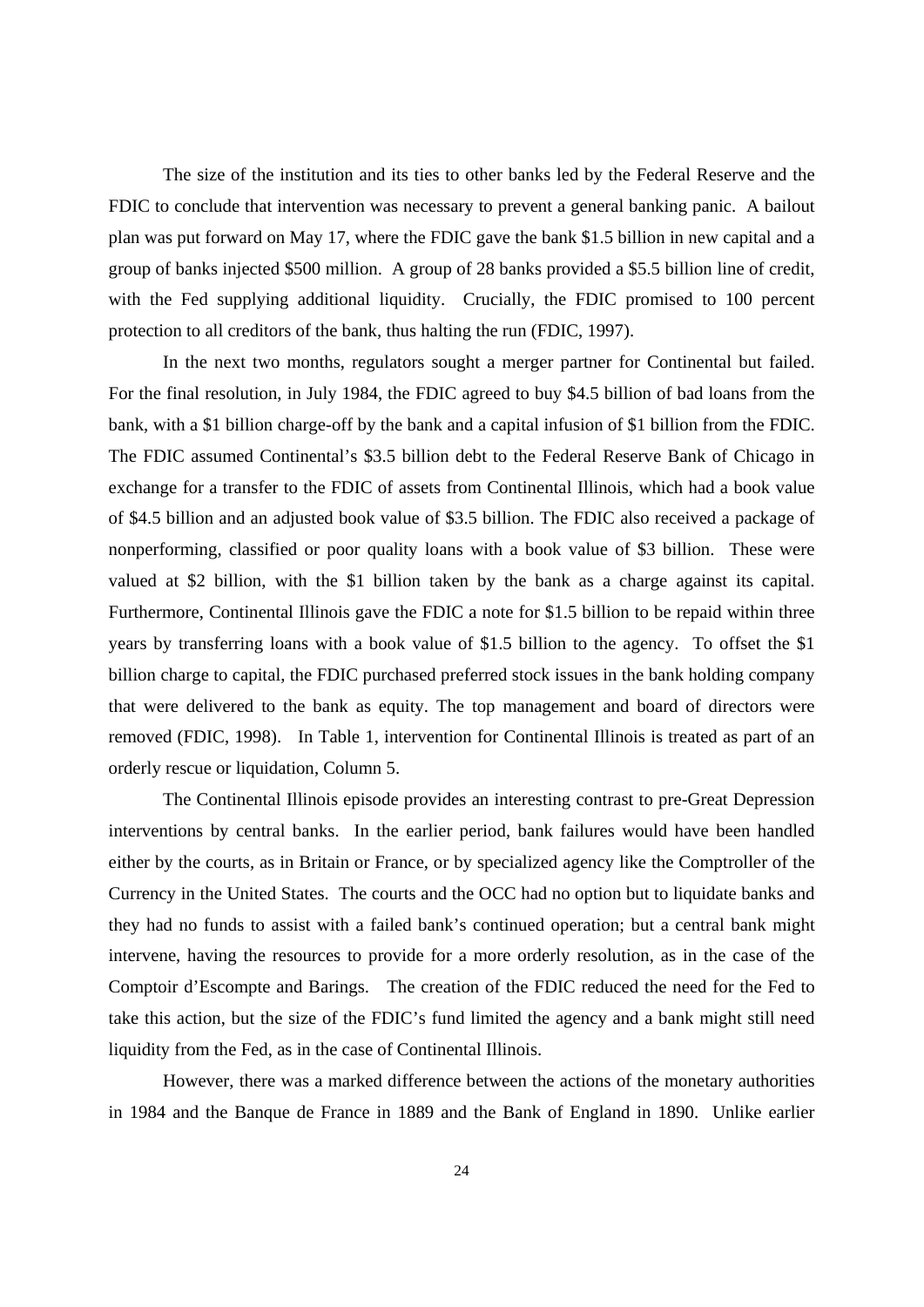European bank failures or even the failures during the Great Depression, the FDIC pre-emptively stepped forward to insure all creditors, instead of cooperating with the Fed to ensure that only insured depositors were made whole. This action was contrary to the need to mitigate the effect of moral hazard arising from its intervention. Indeed, the FDIC's actions established that large banks were "too big to fail," which was confirmed by the Comptroller of the Currency at a Congressional hearing shortly after the Continental Illinois bailout. This too-big-to-fail policy encouraged large banks to take on excessive risks because their creditors knew that they would be protected from any losses and so no longer needed to monitor the bank's risky activities as closely. The too-big-to-fail policy then played a role in excessive risk taking that led to the banking crisis of the late 1980s and early 1990s, as well as the banking crisis that accompanied the global financial crisis from 2007 to 2009 (Stern and Feldman, 2004).

#### **Stock Market Crash of 1987**

 The biggest danger to the economy from the stock market crash of 1987 did not come from the decline in wealth resulting from the crash itself, but rather from the threat to the clearing and settlement system in the stock and futures markets.<sup>19</sup> From the peak on August 25, 1987 until October 16, just prior to the crash, the Dow Jones Industrial Average had declined 17.5%. On Monday, October 19, the market fell by 22.6% (as measured by the DJIA) on record volume of 604 million shares. Although October 19, 1987, dubbed "Black Monday", was the largest one-day percentage decline in stock prices to date, it was the next day. Tuesday, October 20, 1987, that was when financial markets were imperiled. To keep the stock market and the related index futures market functioning in an orderly fashion, brokers needed to extend massive credits to their customers as margin calls were made. The magnitude of the problem is illustrated by the fact that just two brokerage firms, Kidder, Peabody and Goldman, Sachs, had advanced \$1.5 billion in response to margin calls on their customers by noon of October 20. Brokerage firms and specialists were in dire need of additional funds to finance their activities. However, understandably enough, banks had grown nervous about the financial health of securities firms and were reluctant to lend.

 $\overline{a}$ 

<sup>&</sup>lt;sup>19</sup>See the Wall Street Journal (1987) and Brimmer (1989) for a description of the events surrounding the stock market crash.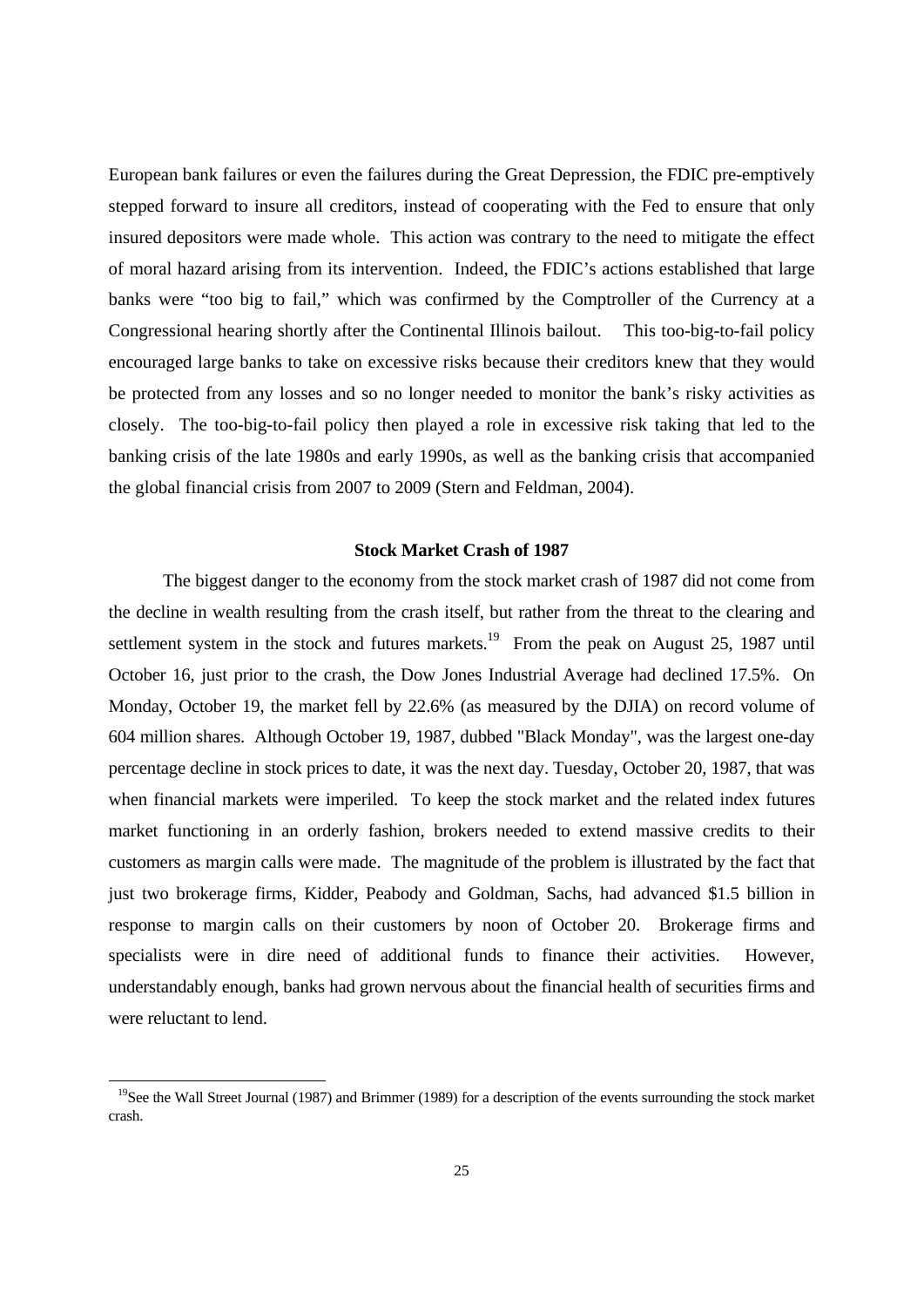Upon learning of the plight of the securities industry, Alan Greenspan and E. Gerald Corrigan, the president of the New York Federal Reserve Bank and the Fed official most closely in touch with Wall Street, began to feared a breakdown in the clearing and settlement systems and the collapse of securities firms. To prevent this from occurring, Alan Greenspan announced, before the market opened on Tuesday, October 20, the Federal Reserve System's "readiness to serve as a source of liquidity to support the economic and financial system." In addition to this extraordinary announcement, the Fed encouraged key money center banks to lend freely to their brokerage firm customers, and, as in the Penn Central bankruptcy episode, made it clear that it would provide discount loans to banks so that they could make these loans. Given this backstop, banks increased their loans to brokers and to individuals to purchase or hold securities by \$7.7 billion. As a result, the markets were not disrupted and a market rally ensued raising the DJIA by over 100 points (over 5%) on October 22. This action by the Fed was reminiscent of the actions taken by the Fed during the October 1929 panic period in which it provided liquidity to enable money center banks to take over call loans which had been called by others.

 Credit spreads did rise in the immediate aftermath of the crash; the junk bond-Treasury spread jumped by 130 basis points the week of the crash and by another 60 basis points over the next two weeks. However, within two months, this credit spread returned to pre-crash levels (Mishkin, 1991). The failure to enter a recession after the stock market crash, despite many forecasters predictions along these lines, is consistent with the view that the Fed's actions were effective in calming the credit markets. In Table 1, we treat 1987 as we did 1929, as having unusual monetary easing

## **LTCM 1998**

 The rise and collapse of Long-Term Capital Management in 1999 demonstrated for the first time the potential of individual non-banking intermediaries—particularly hedge funds---to spawn a general financial crisis that required the Federal Reserve to intervene, though not to make use of its broad Federal Reserve Act 13(3) powers.

Organized as a limit liability partnership for high wealth and institutional investors, like most hedge funds, LTCM's purpose was to engage in speculative strategies virtually free of regulation and oversight. Starting with a capital of \$1.3 billion in 1994, LTCM grew quickly to \$7 billion in 1997 when the management concluded that there were limits to its strategy and returned \$2.7 billion of equity to investors, leaving the firm with \$4.8 billion in early 1998.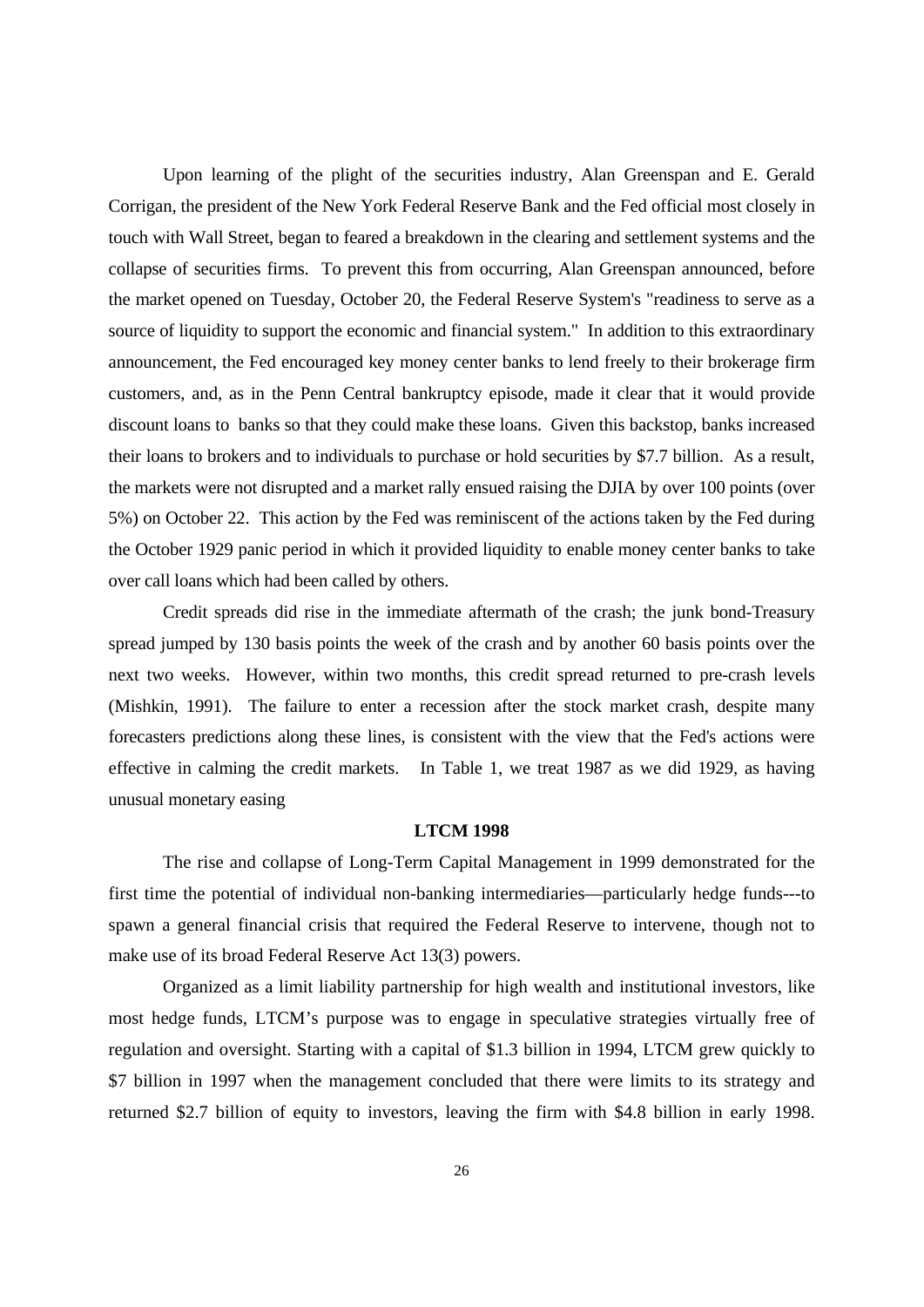LTCM sought to reap extraordinary returns by "market-neutral arbitrage" (Edwards, 1999; Lowenstein, 2000). Using derivative contracts it took long positions in bonds that it believed to be overvalued, and short positions in bonds it considered to be undervalued. In early post-Asian crisis in 1998, this strategy focused on the large spread between high risk bonds and low risk bonds that they believed to be a temporary and soon-to-be reversed phenomenon. Certain of their forecast, LTCM borrowed at least \$125 billion from banks and entered into derivative contracts with a notional value in excess of \$1 trillion---creating the potential for very large gains or losses if spreads narrowed or widened. This risk was amplified by the fact that LTCM held large quantities of illiquid securities in its portfolio.

Lenders and counterparties were willing to accept LTCM's huge exposure because of the outsize reputation of its partners and because they were largely unaware of the magnitude of the risks it had incurred thanks to LTCM's unchallenged secretiveness. Disaster hit when Russia defaulted on its bonds and spreads surged. Combined with a rush to liquidity and quality, LTCM sustained huge losses that nearly wiped out its equity by September. If LTCM had dumped its portfolio, asset values might have collapsed, threatening many financial institutions, owing to their position as counterparties to LTCM's swaps. Desperate for capital, LTCM sought to find one or more white knights to provide new equity but failed. The Federal Reserve Board showed no signs of providing liquidity; and on September 16, Alan Greenspan ruled out a reduction in interest rates and stated that "Hedge funds are strongly regulated by those who lend the money." (Quoted in Lowenstein, 2000, p. 178). However, with the risk of a general market meltdown, the president of the Federal Reserve Bank of New York, William McDonough convened a meeting on September 22, 1998 of all major financial institutions involved with LTCM. After considerable wrangling, on September 28, a 16 member consortium provided \$3.6 billion in capital in exchange for 90% of LTCM's equity---a lifeboat for LTCM. Although the Fed did not provide any equity or loans, supplying only "office space" and "some guidance" (Edwards, 1999) its intervention with a "creditor rescue" helped LTCM to avoid a formal default, a contrast to the failure of the New York Superintendent of Banks intervention on behalf of the Bank of United States in 1930.

A key problem in the crisis were LTCM's vast derivative contracts, which had no automatic stay if LTCM defaulted and became bankrupt, leaving counterparties to liquidate any of LTCM's assets in their control. Thus there was a potential for a fire sale that would have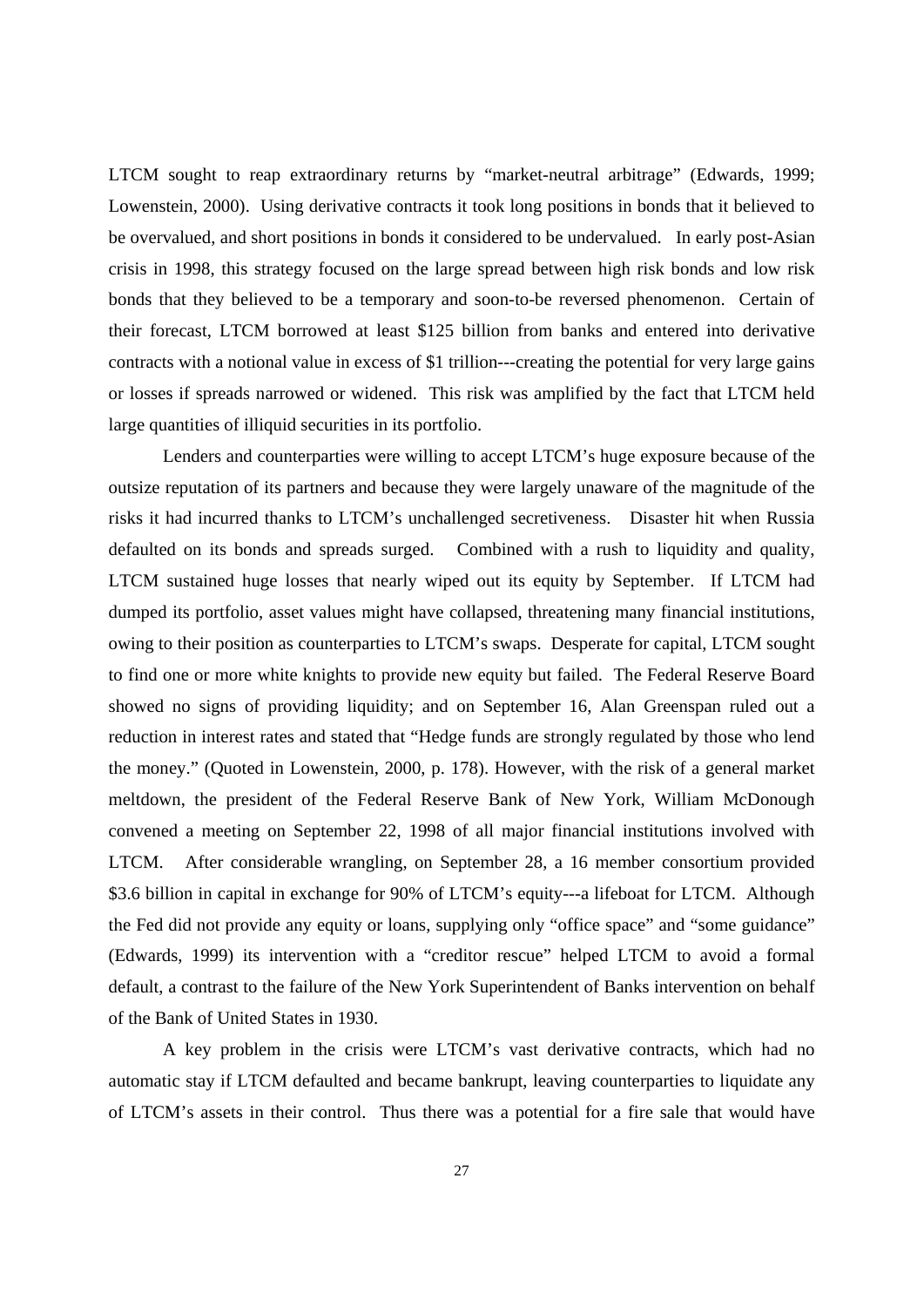reduced the value of LTCM and potentially other institutions with similar assets. In effect, the Fed indirectly ensured that there was an orderly resolution of LTCM.

Immediately after the formation of the lifeboat for LTCM, the Fed cut the Fed funds target rate on September 29 from 5.5% to 5.3%. This cut was in direct response to the crisis' eruption as the U.S.; and, as during the recent financial crisis, it was done while the economy was still in the midst of a boom that had begun in March 1991 and would not peak until March 2001 (NBER Business Cycles, www.nber.org). Yet this cut was insufficient; and with swap spreads continuing to widen and LTCM continuing to weaken, other financial institutions with similar exposure, took large hits against their capital. Only when the Fed cut rates for a second time and third time on October 15 and November 17 when the Fed funds rate reached 4.8% did spreads narrow and calm return to the markets (Lowenstein, 2000). In Table 1, the exceptional actions of the Fed include the unusual easing of monetary policy and assisting with an orderly resolution of a firm on the brink of insolvency.

Once the shock dissipated, pursuing a contingent rule would have indicated that the Federal Reserve would take away the federal funds rate cuts. This was not done and we consider this to be one of the serious mistakes made by the Federal Reserve under Alan Greenspan. Not only did inflation subsequently rise, going above 2%, a level that is considered to be an appropriate objective currently by the Federal Reserve and other central banks, but these monetary actions indicated that the Federal Reserve would react asymmetrically to shocks, lowering interest rates in the event of a financial disruption, but not raising them upon reversal of the adverse shock. Federal Reserve monetary policy actions during this period therefore helped contribute to the belief in the "Greenspan put", a form of moral hazard in which financial institutions expect monetary policy to help them recover from bad investments (e.g., see Tirole and Farhi, 2009, and Keister, 2010). The Greenspan put is one factor that has been cited as playing a role in the excessive risk taking that helped lead to the global financial crisis from 2007 to 2009.

#### **Overview of the Historical Experience**

It is common for economists to recommend that central banks adopt Bagehot's rule for managing financial crises. By signaling a commitment to this rule, central banks can limit moral hazard and discourage risk-taking that can pave the way for the next financial crisis. While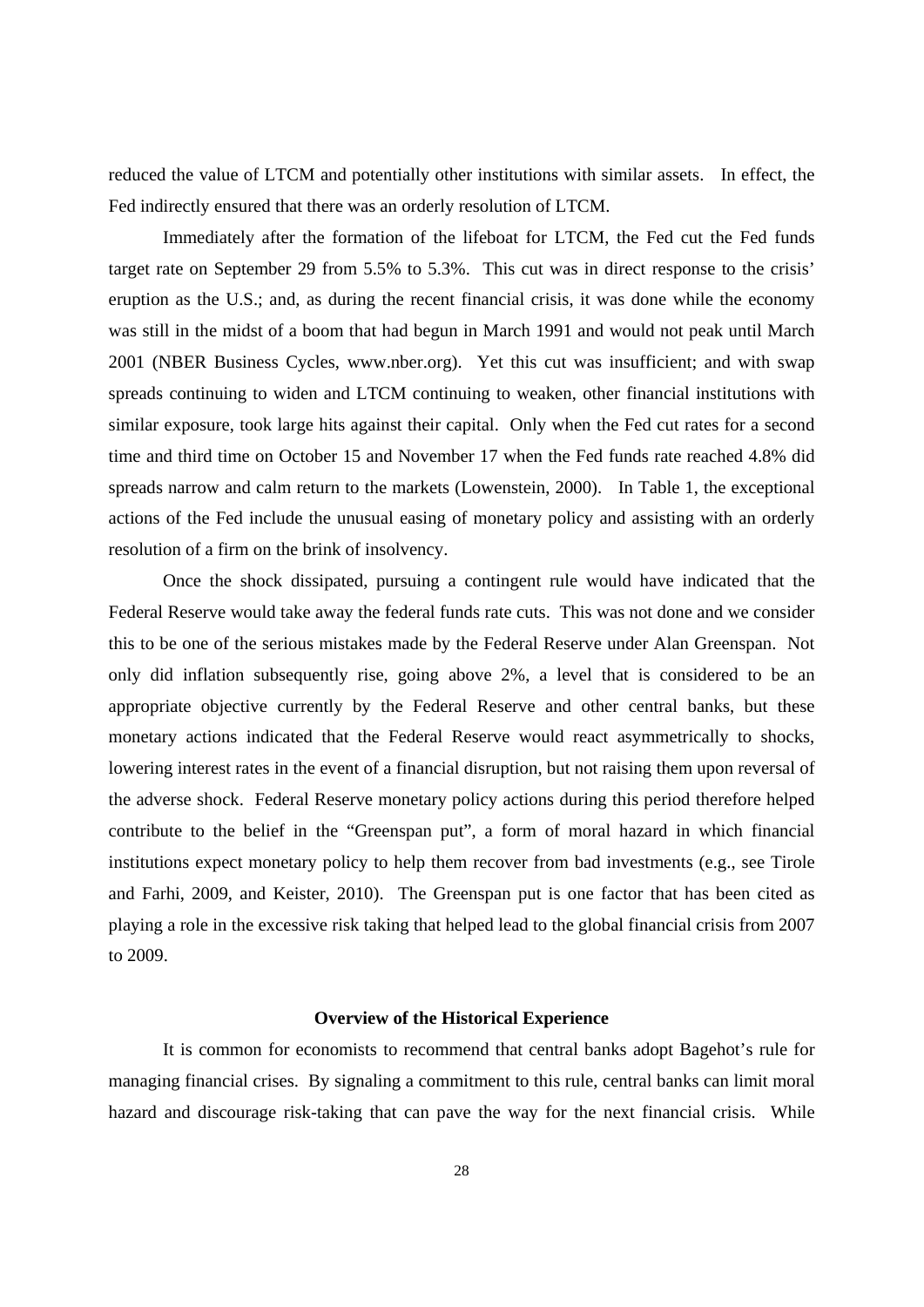central banks have had over two centuries to consider this advice, put forward by Thornton in 1802 and then forcefully argued by Bagehot in 1873, they typically don't follow it.

The central banks in our historical survey---the Bank of England, the Banque de France and the Federal Reserve---initially attempted to follow versions of Bagehot's rule. In 1866, to confront the panic begun by the collapse of Overend-Gurney, the Bank of England lent freely at a high rate of interest on only good collateral, after securing permission from the Treasury to violate the price stability rule. Solvent institutions were given the liquidity to ride out the crisis and the economy absorbed the heavy shock of the failing banks. Yet, when Baring Brothers collapsed in 1890, neither the Bank of England nor the leading bankers were willing to strictly apply Bagehot's rule. Instead, a lifeboat was formed for Baring Brothers to ensure an orderly liquidation of the bank, with the Bank of England providing liquidity as needed for the rest of the financial system, according to Bagehot's precepts. Losses from this failure were not born by the taxpayer or the Bank of England but primarily by the partners of the failing bank, especially the Barings family. The recognition of the Bank's success gave credibility to its contingent rule for combining price and financial stability.

This same shift is observed for the Banque de France. In 1882, when a large bank, Union Generale failed, its demise bankrupted the stock exchange in Lyon and threatened to do the same for the Paris Bourse. The Banque de France could not assist the Paris exchange directly because it lacked the exact collateral prescribed by the Banque's statutes. However, a lifeboat for the Bourse was provided via a group of banks that had the correct collateral and intermediated the loan. The exchange survived, though hobbled under its debt for the next several years; and the crisis set off a severe recession that had a slow recovery. This experience seems to have altered the Banque de France's response to the imminent failure of one of the top banks in 1889, the Comptoir d'Escompte. This time the Banque did not hesitate to lend to the Comptoir on questionable assets and formed a lifeboat operation before a panic took hold, providing additional credit à la Bagehot to other financial institutions seeking liquidity but imposing harsh penalties for those involved in precipitating the crisis. This prompt pre-emptive strike may well have informed the Bank of England's response the next year and influenced the Banque's decision to set up special lending facilities to cope with the crisis 1907.

 The trajectory of the Fed was similar but it was Congress that initiated the shift to contingent rules for addressing financial crises not the Fed. The panic of 1907, where a number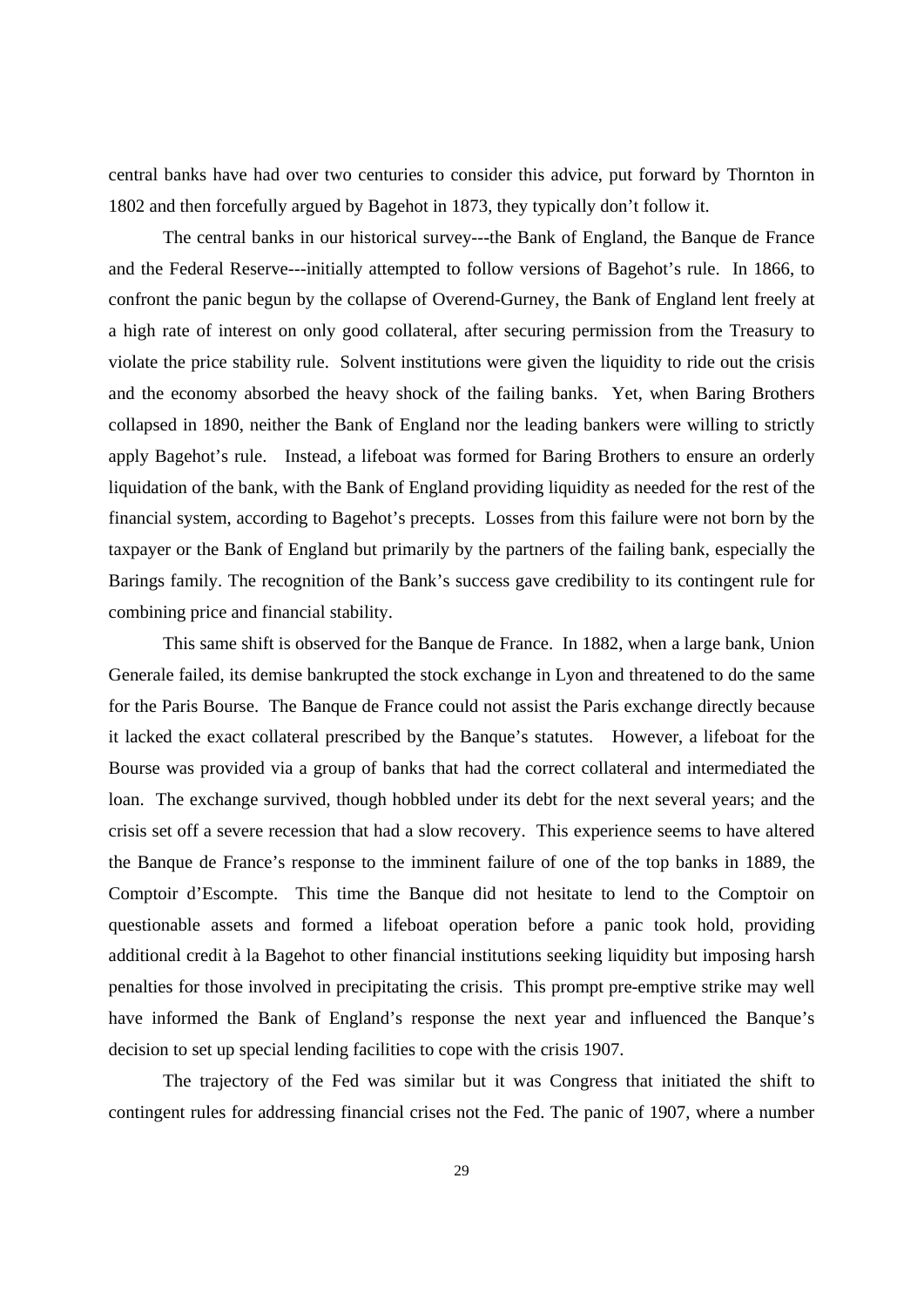of extraordinary measures were taken by the Treasury and the New York Clearing House set the stage for the creation of the Federal Reserve System. As a new institution, the Fed took its mandate---with its limitations---very seriously, However, when the first major crisis, the Stock Market Crash of 1929, hit, the Federal Reserve Bank of New York, anxious to contain the crisis, exceeded its authority, temporarily breeching the procedures designed to ensure price stability by expanding open market operations. Encouraging banks to borrow at the discount window without stigma so that they could lend to troubled brokers kept the crisis contained. The correctness of this action is reflected by the fact that very similar action was taken by the Federal Reserve Board in 1987 in response to the stock market crash of that year. The difference between 1987 and 1929 was that in 1929, the Board did not initiate or approve of this bold action and censured the New York Fed. The Fed then returned to a very strict interpretation of its mandate, effectively dismissing the need to address the mounting bank failures and panics of 1930-1933. If banks needed liquidity, the discount window was open; but since there was no line at the window, expansionary measures were assumed to be unnecessary. As the Fed was unwilling to initiate flexibility, Congress responded with new legislation to expand the Fed's ability to lend and intervene, most notably giving the Fed discretionary authority to provide credit via Section 13(3). Significantly, no morally hazardous bailout was seriously considered for the depositors or shareholders of banks that failed during 1930-1933.

The bankruptcy of Penn Central in 1970 seems to have followed this playbook. Although subject to significant political pressure to help the railroad, the Fed refused to provide assistance. But concerned that Penn Central's bankruptcy would hammer the commercial paper market, the Fed signaled to banks that they could readily borrow from the discount window with no stigma, if their customers could not roll over their commercial paper and needed short-term credits. Penn Central received no favors and the rest of the market was assured access to short-term lending.

 The necessary drastic measures needed to constrain moral hazard when there is a preemptive central bank intervention are evident in these late nineteenth and early to mid-twentieth century cases. Beginning in the late twentieth century, pre-emptive discretionary interventions increased but the safety net for bank stakeholders was expanded, creating growing incentives for risk-taking. The rising tide of bank and savings and loan failures in the late 1970s and early 1980s appears to have altered the earlier strict policy.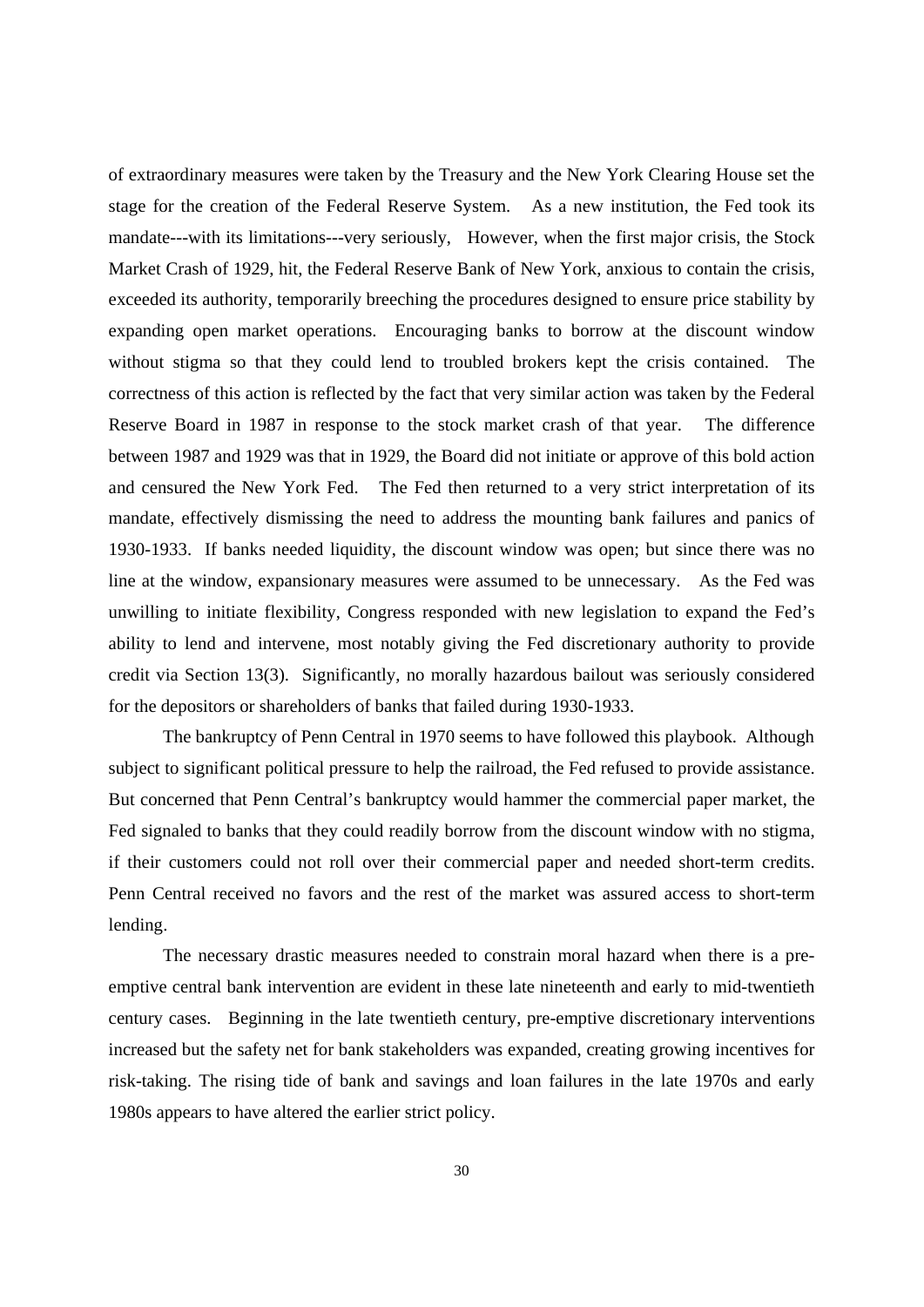The failure and bailout of Continental Illinois in 1984 represented a key shift in policy, effectively inaugurating the Too-Big-To-Fail doctrine. Runs by uninsured depositors of Continental Illinois persuaded regulators that its failure could produce a full-scale banking panic. With the Fed supplying liquidity and the FDIC supplying capital, Continental Illinois was bailed out, providing 100 percent insurance for creditors and bond holders. The contrast in the penalties assessed against stakeholders in the earlier crises surveyed here is striking; especially since the authorities actions in 1984 were recognized as creating substantial moral hazard. Even when the Fed has appeared to avoid intervention, as in the case of LTCM, by holding meetings to induce banks to form a lifeboat to rescue the hedge fund; managers of LTCM and other involved financial institutions continued in the business, though they sustained huge losses,. In addition, the widening of interest rate and swap spreads was met by the Fed's lowering of interest rates. While this was effective in narrowing spreads, interest rates were not raised afterwards and Greenspan's promise to prevent crises became the "Greenspan put." The violation of the price stability rules thus did not appear to be temporary and the resolve to contain moral hazard was sharply diminished.

This overview of the historical episodes suggests that they can be classified into three categories. The first category includes episodes in which the central bank adhered too strictly to the Bagehot and price stability rules and thus took no pre-emptive actions to deal with financial crises: the U.S. 1930-33 period is the classic example. It is commonly agreed that the Federal Reserve's inactivity during this period was a disaster, not only for the U.S., but for the world economy. The second category includes episodes in which central banks deviated from the Bagehot and price stability rules, but were clearly committed to returning to the rule and took actions to reduce moral hazard: these include the U.K in 1890, France in 1889, and the U.S. in 1929, 1970 and 1987. We would argue that these central bank deviations from the Bagehot and price stability rules were highly successful in limiting the damage from the financial disruption to the economy, and yet were conducted so that moral hazard was limited and therefore did not make the financial system more vulnerable. The third category includes episodes where the central bank and the government engaged in purely discretionary actions where efforts to limit moral hazard were weak: these include the Continental Illinois episode in 1984 and monetary policy easing taken in 1998 in the aftermath of the LTCM crisis. Although these discretionary actions limited the damage from the financial disruption, they should not be viewed as successful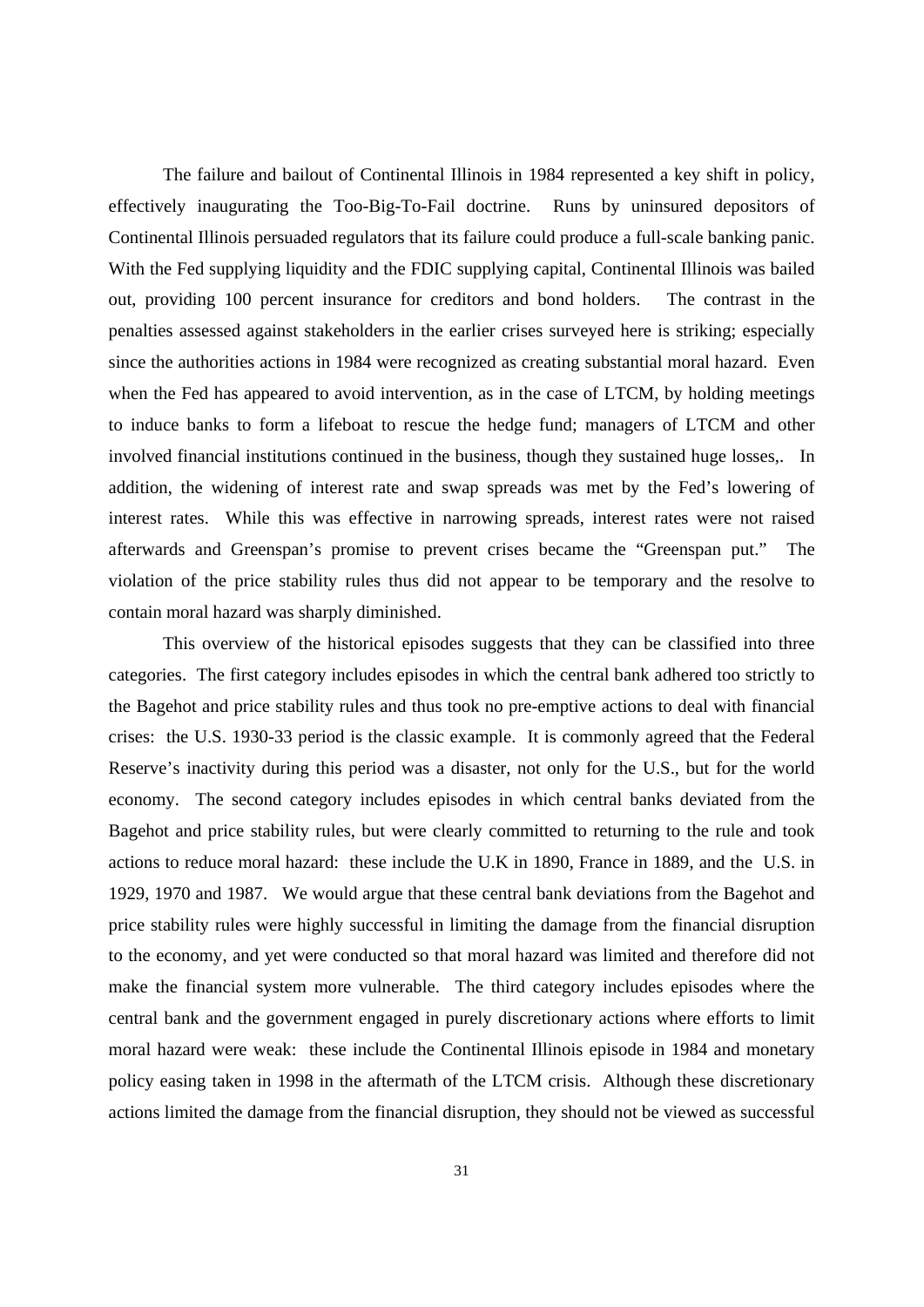interventions because they created moral hazard incentives for financial institutions to take on excessive risk that set the stage for later financial crises.

## **Conclusions**

The historical experience provides several lessons.

- First, the "unprecedented" actions of the Federal Reserve during the global financial crisis were in line with what central banks, including the Federal Reserve, did in previous episodes of financial disturbances. "Unprecedented" actions have been a part of a central bank's arsenal since the nineteenth century.
- Second, "unprecedented" actions in which price stability rules were temporarily abandoned were frequently successful in stabilizing the financial system and the aggregate economy. Indeed, unwillingness to deviate from these rules, as occurred during the 1930-1933 episode led to a disastrous outcome. This episode provides an important rationale for the Federal Reserve adoption of "unprecedented" actions during the recent global financial crisis.
- Third, the historical experience indicates that deviations from a Bagehot rule can promote financial instability if no steps are taken to mitigate the moral hazard that these actions encourage. The "unprecedented" actions associated with Continental Illinois in 1984 and LTCM in 1998 increased moral hazardous risk-taking by financial institutions and were an important factor that led to the banking crisis of the late 1980s and early 1990s and the global financial crisis of 2007-2009.

The historical experience therefore suggests that the concerns for designing a central bank's mandate should not focus on whether a central bank should strictly follow Bagehot and price stability rules. Rather, the concerns for designing a central bank's mandate should focus on how an appropriate contingent rule can be developed and how to mitigate moral hazard.The Federal Reserve's "unprecedented" actions during the global financial crisis should thus be judged not on whether they should have been pursued but rather on whether they were accompanied by adequate measures to constrain moral hazard.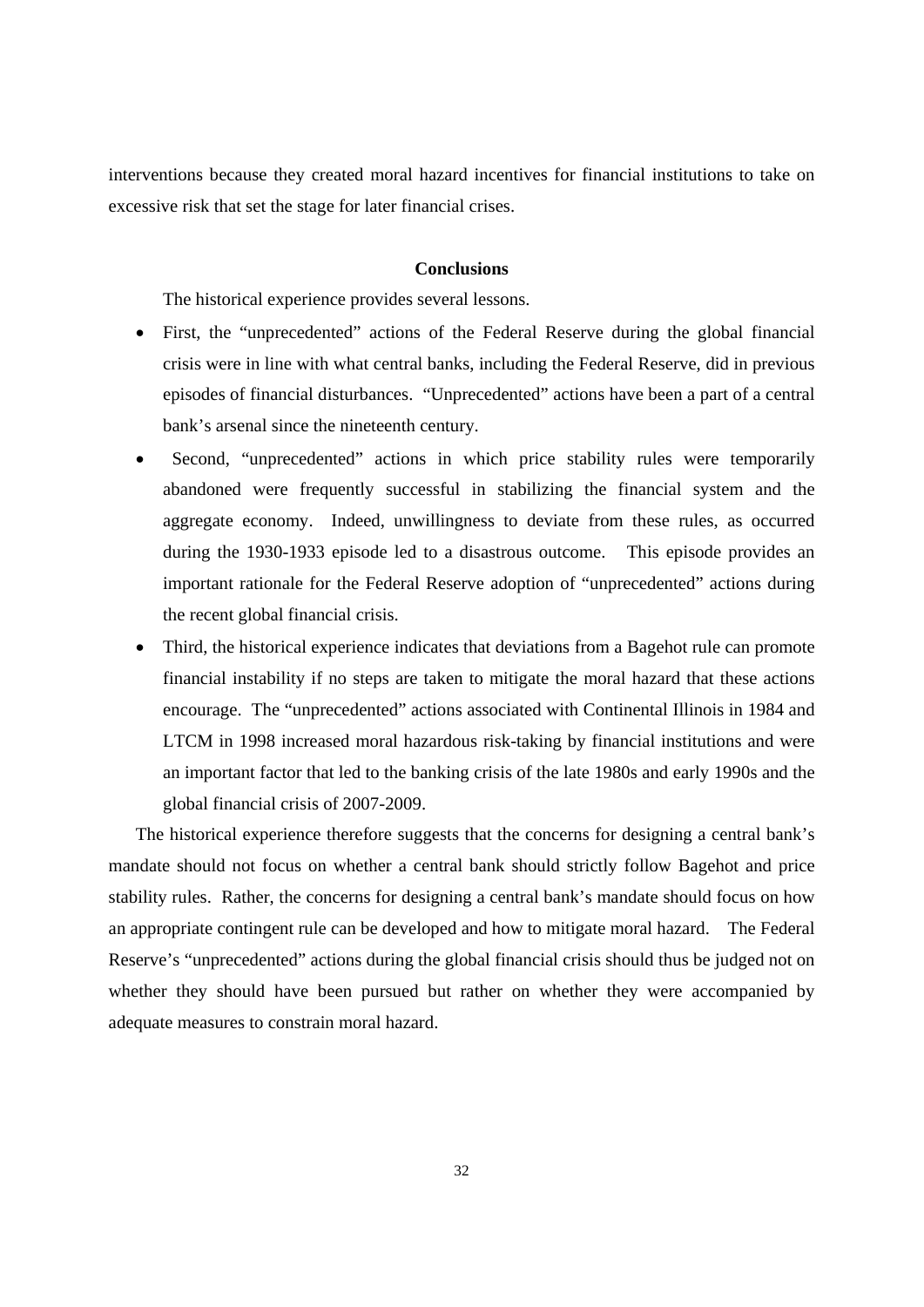## **Bibliography**

Acharya, Viral and Amit Seru, 2013, "What Do Macro-Prudential Stress Tests Resolve: Asymmetric Information, Debt Overhang or Regulatory Uncertainty?" New York University, manuscript

Bagehot, W., 1873. Lombard Street: A Description of the Money Market. H.S. King, London.

Bernanke, Ben S., Thomas Laubach, Frederic S. Mishkin, and Adam Posen. 1999. Inflation Targeting: Lessons from the International Experience (Princeton University Press: Princeton, 1999).

Bernanke, Ben S. and Frederic S. Mishkin, 1997. "Inflation Targeting: A New Framework for Monetary Policy?" (with Ben Bernanke) Journal of Economic Perspectives 11, 2 (Spring): 97- 116.

Bignon, V., Flandreau, M., Ugolini, S., 2012. Bagehot for beginners: the making of lender-oflast resort operations in the mid-nineteenth century. Economic History Review 65, 2, 580-608.

Board of Governors of the Federal Reserve System,. 2009. "The Supervisory Capital Assessment Program: Design and Implementation," April 24, http://www.federalreserve.gov/bankinforeg/bcreg20090424a1.pdf.

Bordo, Michael D. 1986. "Financial Crises, Banking Crises, Stock Market Crashes and the Money Supply: Some International Evidence, in Forrest Capie and Geffrey Wood, eds, Financial Crises and the World Banking System (London: MacMillan).

Bordo, M.D, 1990. The Lender of Last Resort: Alternative Views and Historical Experience, Federal Reserve Bank of Richmond Economic Review, (January/February), 18-29.

Bordo, M.D and F. E. Kydland, "The Gold Standard As a Rule: An Essay in Exploration," Exporations in Economic History 32, (1995) pp.423-464.

Bordo, M.D. and E. N. White, "British and French Finance during the Napoleonic Wars," in M.D. Bordo and F. Capie, eds., Monetary Regimes in Transition (Cambridge: Cambridge University Press, 1994) pp. 241-273.

Bordo, M. D. and D. C. Wheelock, in "The Promise and Performance of the Federal Reserve as Lender of Last Resort, 1914-1933," in M. D. Bordo and W. Roberds, The Origins, History and Future of the Federal Reserve: A Return to Jekyll Island (Cambridge: Cambridge University Press, 2013), pp. 59-98.

Brimmer, Andrew F., 1989 "Distinguished Lecture on Economics in Government: Central Banking and Systemic Risks in Capital Markets," Journal of Economic Perspectives 3 (Spring), pp. 3-16.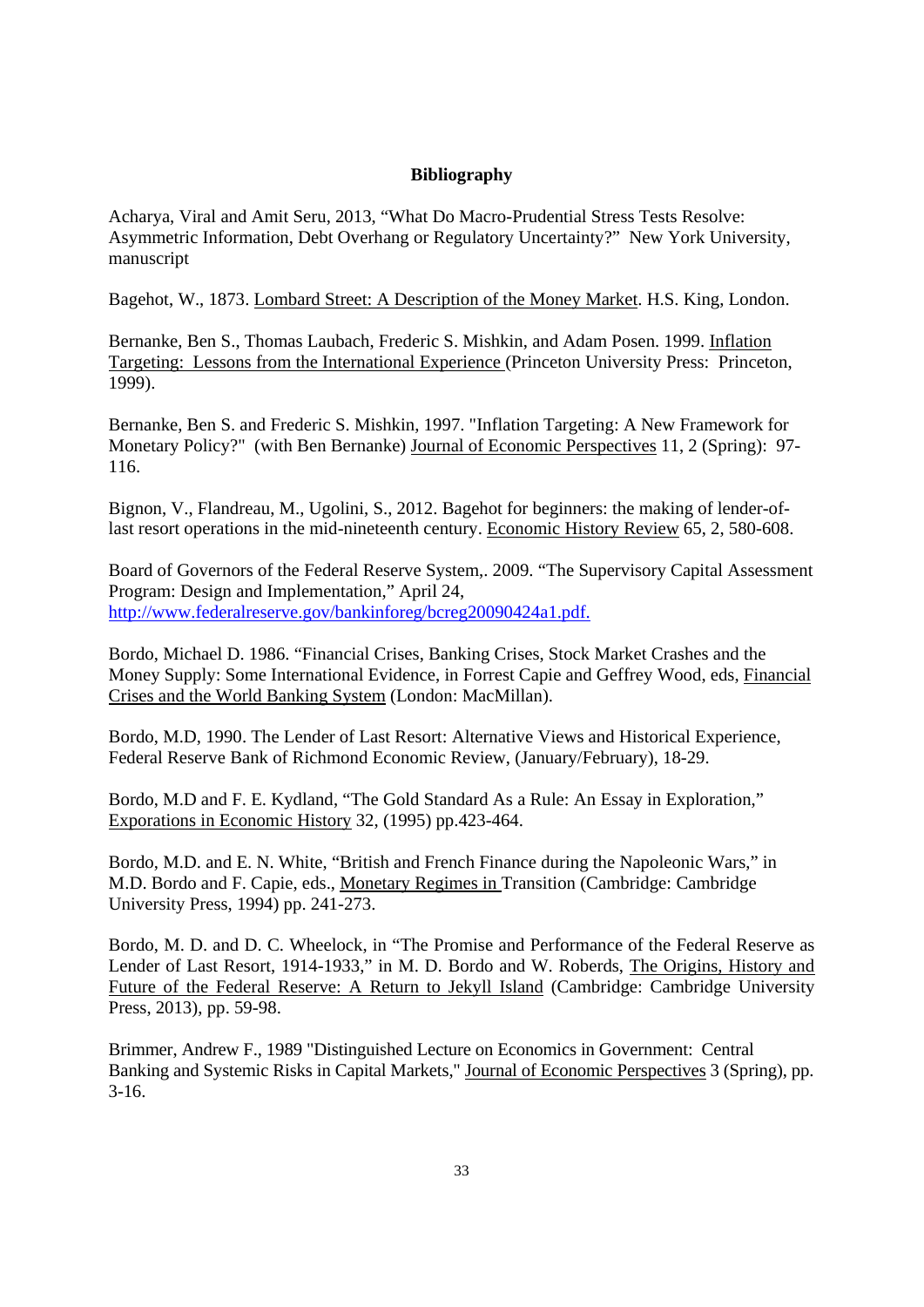Calvo, G.A. (1978), "On the Time Consistency of Optimal Policy in a Monetary Economy", Econometrica, Vol. 46, No 6, pp. 1411-1428.

Capie, Forrest and Ghila Rodrik-Bali, "Concentration in British Banking, 1870-1920," Business History (November, 1982) pp. 280-292

Calomiris, C.W. and E. N.White, "The Origins of Federal Deposit Insurance," in C. Goldin and G. D. Libecap, eds., The Regulated Economy: A Historical Approach to Political Economy (Cambridge: Cambridge University Press, 1994), 145-188.

Carlson, M, Mitchener, K.J. and Richardson, G., "Arresting banking panics: Federal Reserve liquidity provision and the forgotten panic of 1929," Journal of Political Economy 119:5 (2011), pp. 889-924.

Clapham, J., 1945. The Bank of England: A History. Vol. II, The Macmillan Company, New York.

Coy, Peter, "Volcker Shuns the Blame Game," Business Week*,* April 10, 2008.

Dutton, John, "The Bank of England the Rules of the Game under the International Gold Standard: New Evidence," in Michael D. Bordo and Anna J. Schwartz, eds., A Retrospective on the Classical Gold Standard, 1821-1931 (Chicago: University of Chicago Press, 1984), pp. 173- 202.

Edwards, Franklin R. "Hedge Funds and the Collapse of Long-Term Capital Management," Journal of Economic Perspectives 13: 2 (Spring 1999), pp. 189-210.

Eschweiler, Bernhard, and Michael D. Bordo, "Rules, Discretion, and Central Bank Independence: the German Experience, 1880-1989," in Pierre, L. Siklos, Varieties of Monetary Reforms (New York: Springer, 1994).

Federal Deposit Insurance Corporation, History of the Eighties---Lessons for the Future (FDIC: Washington, D.C., 1997).

Federal Deposit Insurance Corporation, Managing the Crisis: The FDIC and RTC Experience, 1980-1994 (FDIC: Washington, D.C., 1998).

Federal Deposit Insurance Corporation, 2008, "FDIC Announces Plan to Free Up Bank Liquidity," Press Release, October 14, http://www.fdic.gov/news/news/press/2008/pr08100.html.

Flandreau, M. and S. Ugolini, "The Crisis of 1866," (Geneva: Graduate Institute of International and Development Studies, working paper, No. 10, 2014).

Friedman, Milton, Anna J. Schwartz, A Monetary History of the United States, 1867-1960 (Princeton: Princeton University Press, 1963).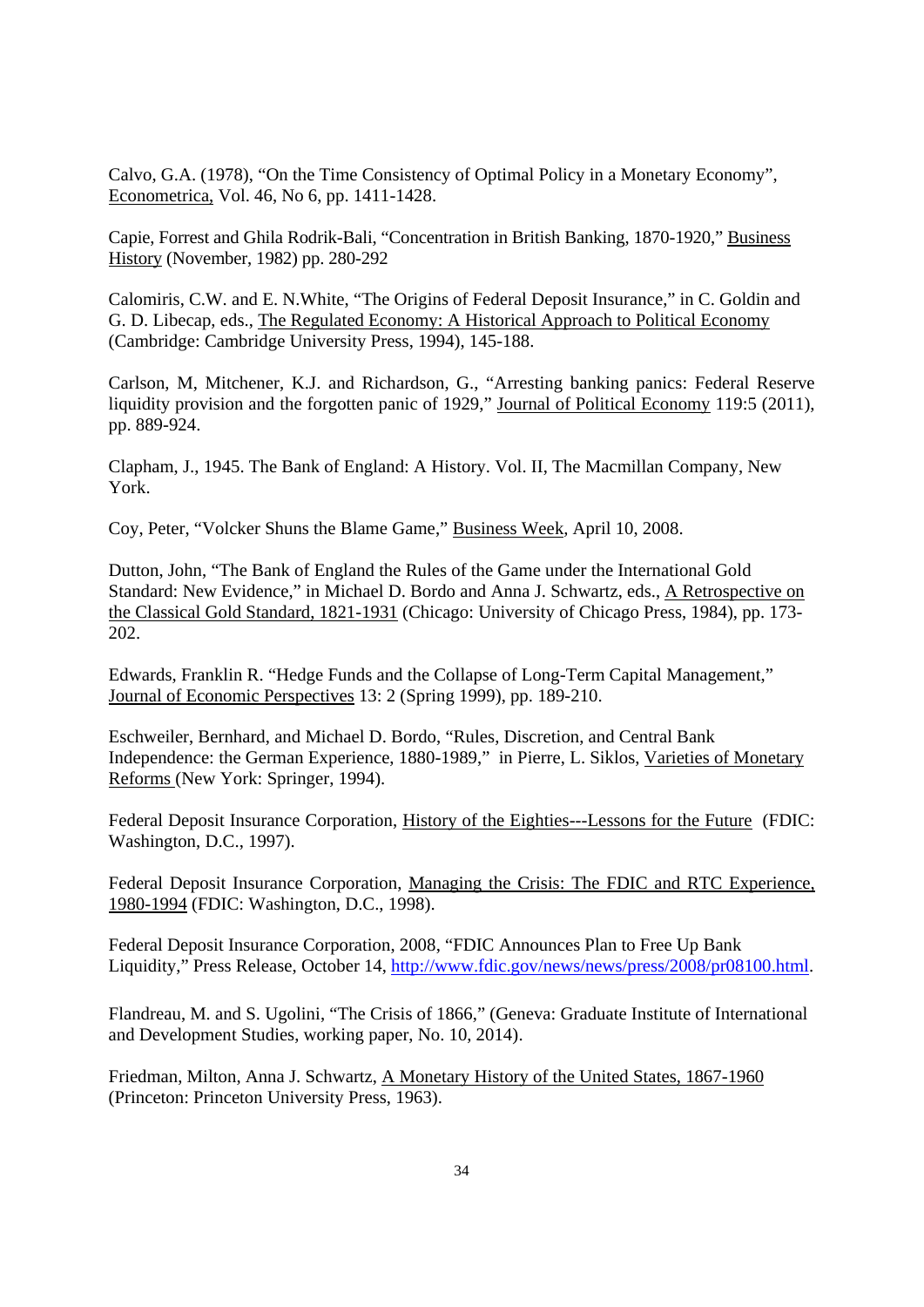Giannini, Curzio, The Age of Central Banks (Cheltenham: Edward Elgar, 2004).

Giovannini, A., "'Rules of the Game' During the International Gold Standard, England and Germany," Journal of International Money and Finance 5 (1986), pp. 467-483.

Grossman, H.I. and J.B. van Huyck, "Sovereign Debt as a Contingent Claim: Excusable Default, Repudiation and Reputation," American Economic Review 78 (1988), pp. 1888-1097.

Grossman, R. S., Unsettled Account: The Evolution of Banking in the Industrialized World Since 1800 (Princeton: Princeton University Press, 2010).

Hautcoeur, P.-C. , A. Riva, and E. N. White, "Floating a Lifeboat: the Banque de France and the Crisis of 1889," Journal of Monetary Economics, June? July? 2014

Hoshi, Takeo and Anil Kashyap, 2010, "Will the U.S. Bank Recapitalization Succeed? Eight Lessons from Japan" (Joint with Anil Kashyap), Journal of Financial Economic*s*, 97, 398-417, September.

Humphrey, T., 1975. Lender of Last Resort: The Concept in History. Federal Reserve Bank of Richmond Economic Review. (March/April), 75, 8-16.

Keister, T. 2010, "Bailouts and Financial Fragility", Federal Reserve Bank of New York unpublished manuscript.

Kydland, F.E. and Prescott, E.C. 1977. "Rules Rather Than Discretion: The Inconsistency of Optimal Plans", Journal of Political Economy, Vol. 85, June, pp. 473-492.

Lowenstein, Roger, When Genius Failed : The Rise and Fall of Long-Term Capital Management (New York : Random House, 2000).

Lucia, J. L., "The Failure of the Bank of United States: A Reappraisal," Explorations in Economic History 22 (1985), pp. 402-416.

Maisel, Sherman J., Managing the Dollar (New York: Norton 1973).

Meltzer, A.H., A History of the Federal Reserve Volume 1, 1913-1951 (Chicago: University of Chicago Press, 2003).

Meltzer, A. H., "Reflections on the Financial Crisis," Cato Journal 29: 1 (2009), pp. 45-51

Miron, J., "Financial Panics, the Seasonality of the Interest Rate and the Founding of the Fed, American Economic Review 76 (1986), pp. 125-140.

Mishkin, Frederic S., "Over the Cliff: From the Subprime to the Global Financial Crisis," *Journal of Economic Perspectives*, Vol. 25, No. 1 (Winter 2011), pp. 49-70.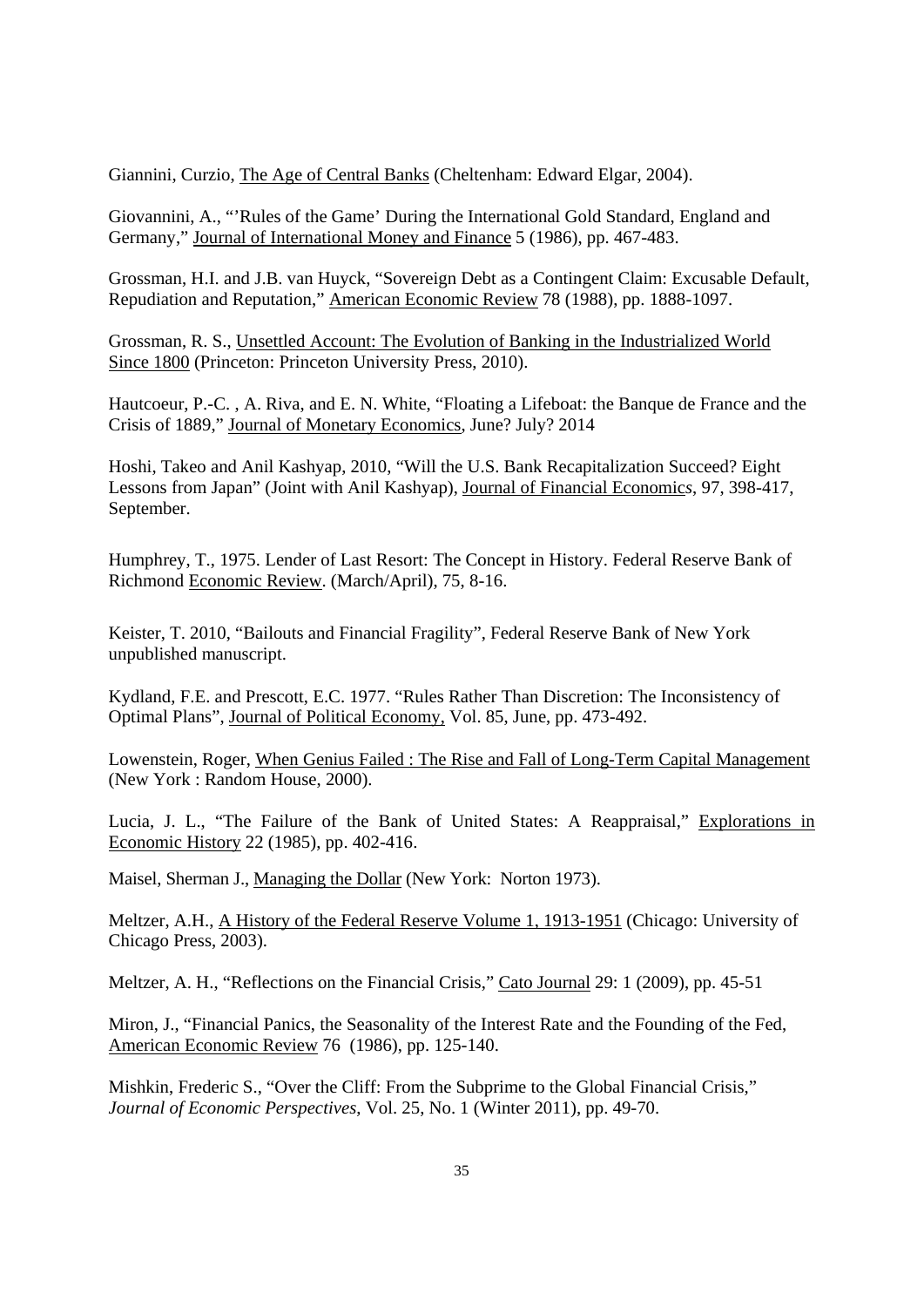Mishkin, Frederic S. 1991. "Asymmetric Information and Financial Crises: A Historical Perspective," in R. Glenn Hubbard, ed., Financial Markets and Financial Crises (University of Chicago Press: Chicago, 1991): 69-108.

Mishkin, Frederic S. 2011. "Monetary Policy Strategy: Lessons From the Crisis" in Marek Jarocinski, Frank Smets and Christian Thimann, eds. Monetary Policy Revisited: Lessons from the Crisis, Sixth ECB Central Banking Conference (European Central Bank: Frankfurt, 2011), pp. 67-118.

Mishkin, Frederic S. and Klaus Schmidt-Hebbel, "One Decade of Inflation Targeting in the World: What Do We Know and What Do We Need to Know?" in N. Loayza and R. Soto, Inflation Targeting: Design, Performance, Challenges (Santiago: Central Bank of Chile, 2002), pp. 171-219.

Moen, J.R. and E. W. Tallman, "Clearinghouse Membership and Deposit Contraction During the Panic of 1907," Journal of Economic History 60: 1 (2000), pp. 145-163.

NBER, Business Cycles, www.nber.org.

Odell, Kerry and Marc Weidenmier, "Real Shock, Monetary Aftershock: the 1906 San Francisco Earthquake and the Panic of 1907," Journal of Economic History 64:4 (M2004), pp. 1002-1027.

Pippenger, J., "Bank of England Operations1893-1913, in Michael D. Bordo and Anna J. Schwartz, eds., A Retrospective on the Classical Gold Standard 1821-1931 (Chicago: Chicago University Press, 1984), pp. 233-276.

Rodgers, Mary Tone and James E. Payne, "How the Bank of France Changed U.S. Equity Expectations and Ended the Panic of 1907," Journal of Economic History, 74:2 (June 2014), pp. 420-448.

Romer, C.D., "The Nation in Depression, Journal of Economic Perspectives 7:2 (Spring 1993); 7:2, 19-39.

Snowden, K. A., "Mortgage Securitization in the United States: Twentieth Century Developments in Historical Perspective," in M. D. Bordo and R. Sylla, Anglo-American Financial Systems: Institutions and Markets in the Twentieth Century, (New York: Irwin, 1995), pp. 261-298.

Stern, G.H. and Ron J. Feldman, Too Big to Fail: The Hazards of Bank Bailouts (Washington, D.C.: The Brookings Institution, 2004).

Taylor, John, B. 2009. Getting Off Track: How Government Actions and Interventions, Caused, Prolonged and Worsened the Financial Crisis (Stanford, CA: Hoover Institution Press).

Taylor, John, B. and John Williams, 2009. "A Black Swan in the Money Market," American Economic Journal: Macroeconomics 1(1): 58-83.